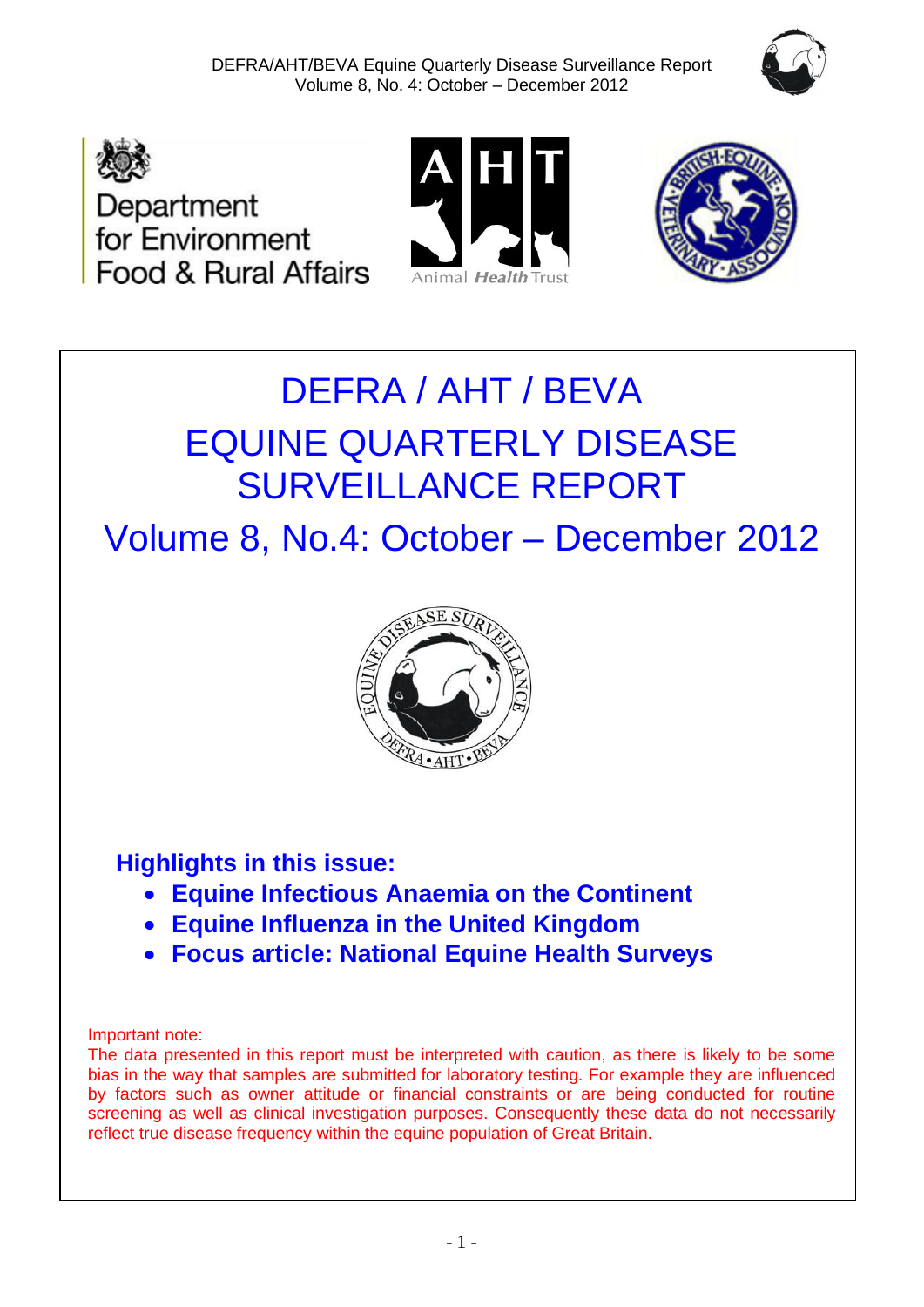

## **TABLE OF CONTENTS**

| <b>INTRODUCTION</b>                                                                                                                      | 3                                |
|------------------------------------------------------------------------------------------------------------------------------------------|----------------------------------|
| VIROLOGY DISEASE REPORT FOR THE FOURTH QUARTER OF 2012                                                                                   | 8                                |
| <b>VIROLOGICAL DIAGNOSES FOR THE FOURTH QUARTER OF 2012</b>                                                                              | 9                                |
| FOCUS ARTICLE: NATIONAL EQUINE HEALTH SURVERYS (NEHS) 2010-2012                                                                          | <u> 112</u>                      |
| <b>BACTERIOLOGY DISEASE REPORT FOR THE FOURTH QUARTER 2012</b>                                                                           | 16                               |
| <b>TOXIC AND PARASITIC DISEASE REPORT FOR THE FOURTH QUARTER 2012</b>                                                                    | 177                              |
| REPORT ON POST-MORTEM EXAMINATIONS FOR THE FOURTH QUARTER 2012                                                                           | <u>19</u>                        |
| <b>EAST ANGLIA</b><br><b>HOME COUNTIES</b><br><b>SOUTH WEST</b><br><b>NORTHERN ENGLAND</b><br><b>SCOTLAND</b><br><b>NORTHERN IRELAND</b> | 19<br>19<br>20<br>21<br>21<br>21 |
| <b>ACKNOWLEDGEMENTS</b>                                                                                                                  | 222                              |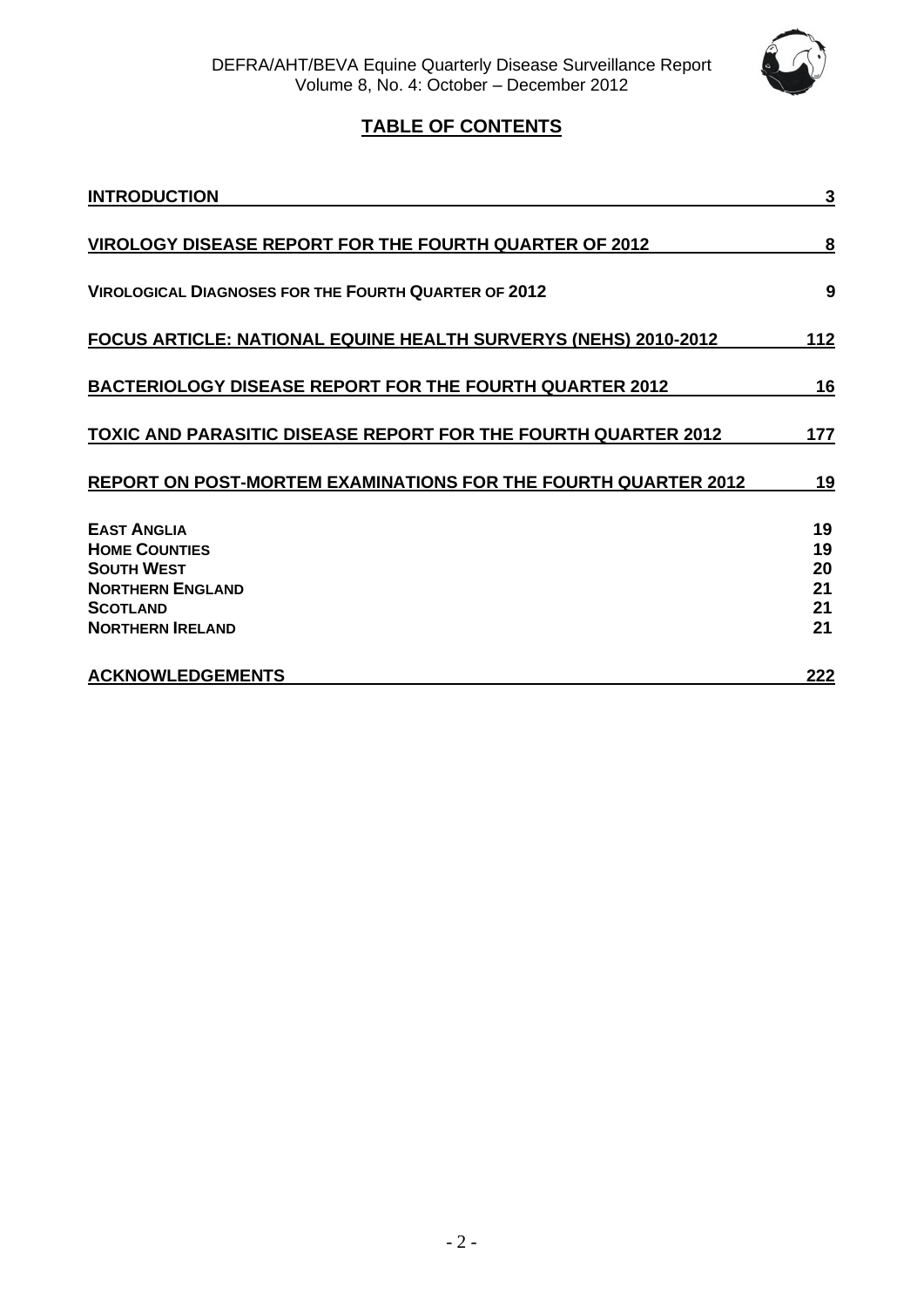

## **Introduction**

Welcome to the fourth quarterly equine disease surveillance report for 2012 produced by Department of Environment, Food and Rural Affairs (Defra), British Equine Veterinary Association (BEVA) and the Animal Health Trust (AHT). Regular readers will be aware that this report collates equine disease data arising from multiple diagnostic laboratories and veterinary practices throughout the United Kingdom giving a unique insight into equine disease occurrence on a national scale.

In 2012, BEVA decided to revise and relaunch its Code of Practice for the Use of AI booklet as an online-only Guide to the Use of AI in Horse Breeding to clarify its role as a technical manual and to differentiate it from the Horse Race Betting Levy Board (HBLB) Codes of Practice on Equine Disease. The BEVA Guide can be found at: www.beva.org.uk/useful-info/Vets/Guidance/Reproduction.

The HBLB Codes of Practice set out advice on premating testing and handling procedures and guidelines on the control and prevention of those diseases most likely to be of concern to veterinary surgeons and all horse breeders in the UK, Ireland and Europe. The HBLB Codes can be found at: http://codes.hblb.org.uk

#### **National disease occurrence**

#### Equine Influenza (EI)

Equine influenza continues to be of importance within the United Kingdom. In this issue we report on seven outbreaks that occurred during the fourth quarter.

On 12th February 2012 an outbreak of equine influenza was confirmed in Ayrshire, Scotland. Two vaccinated Dutch Warmblood horses that had recently been imported from the Netherlands were affected and showed clinical signs of pyrexia, anorexia, mucopurulent nasal discharge and a cough. Diagnoses were made by qPCR on nasopharyngeal swabs.

The outbreaks have been reported by the new text alert service sponsored by Merial Animal Health, **Tell-Tail**. This free of charge service alerts practitioners to outbreaks of equine influenza in the UK by a text message to the practitioner's mobile phone. If you are an equine veterinary practitioner and would like to sign up for this scheme, please register at the following website [http://www.merial.co.uk.](http://www.merial.co.uk/) This service has also been offered to the members of the National Trainers Federation (NTF). If you would like to contact us regarding outbreaks of equine influenza virus or would like to sign up for our sentinel practice scheme, please send a message to: [equiflunet@aht.org.uk](mailto:equiflunet@aht.org.uk) or follow the link to [www.equiflunet.org.uk](http://www.equiflunet.org.uk/) for more information on equine influenza.

#### Equine Herpes Virus-1 (EHV-1)

Two outbreaks of EHV-1 neurological disease have occurred in the West of England. The first outbreak was confirmed on 15th January 2013 which involved a non-vaccinated Thoroughbred. The affected horse showed mild neurological signs and was stabled on a premises with 11 horses. The second case was confirmed on 31st January 2013. An 11 year old hunter horse and a 10 year old Thoroughbred were affected and showed neurological signs. Diagnoses in both outbreaks were made by PCR of nasopharyngeal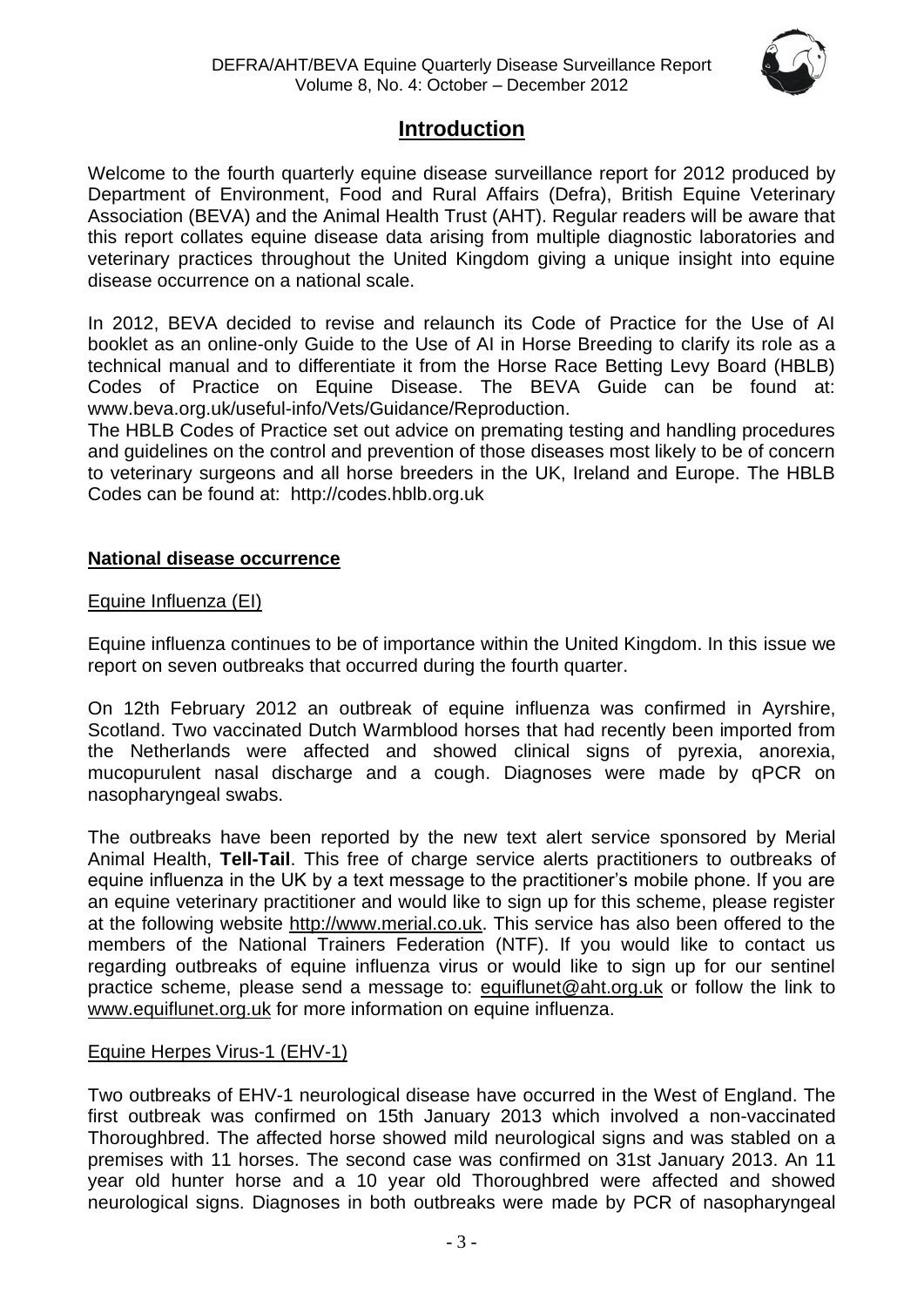

swabs and the affected premises were isolated while epidemiological investigations were conducted.

#### Equine Infectious Anaemia (EIA)

Following confirmation of the outbreak of EIA on 3rd October 2012 that affected two horses, the testing of in-contact horses and a tracing exercise were carried out.

Twenty five horses from the affected premises in Cornwall were tested twice over a period of 90 days with negative results and restrictions were lifted on 8<sup>th</sup> January 2013. One horse that moved from the affected premises along with four horses from two neighbouring premises also tested negative.

The affected horse from the premises is Cornwall was imported from Belgium in 2008 along with 18 other horses, one of which tested positive to EIA in 2010 and was subsequently euthanased. Another horse from the same consignment was traced to a premises in Devon and tested positive to EIA on 18th October 2012. This horse was also euthanased. The 10 remaining horses tested negative.

Two horses moved from the second affected premises in Devon and have been traced. Testing of these horses has been carried out.

In summary, fourteen out of the eighteen horses from the 2008 consignment from Belgium have been traced. Three horses have tested positive, nine, tested negative and two horses have died. Active tracing has now ceased and it has not been possible to trace the four remaining horses.

Restrictions that had been placed on affected and neighbouring premises for the duration of testing have now all been lifted and the outbreak has been declared as resolved.

#### **International disease occurrence**

#### Eastern Equine Encephalomyelitis (EEE)

The number of equine cases of EEE recorded in the USA in 2012 stands at 213 compared to 65 cases in 2011. The total number of cases recorded in each of the states is as follows: Louisiana (56), Florida (33), Mississippi (32), N. Carolina (20), S. Carolina (14), Alabama (12), Georgia (9), Massachusetts (7), New Jersey (6), Tennessee (5), New Hampshire (4), Wisconsin (4), New York (2), Vermont (2), Texas (2) and single cases for Arkansas, Connecticut, Michigan, Minnesota and Pennsylvania.

#### Equine Infectious Anaemia (EIA)

A number of outbreaks of equine infectious anaemia (EIA) have been reported throughout Europe during the fourth quarter.

Following several EIA outbreaks in Germany in the third quarter, all restrictions have been removed from the race course in Cologne after a case of EIA had been confirmed on 1st October 2012.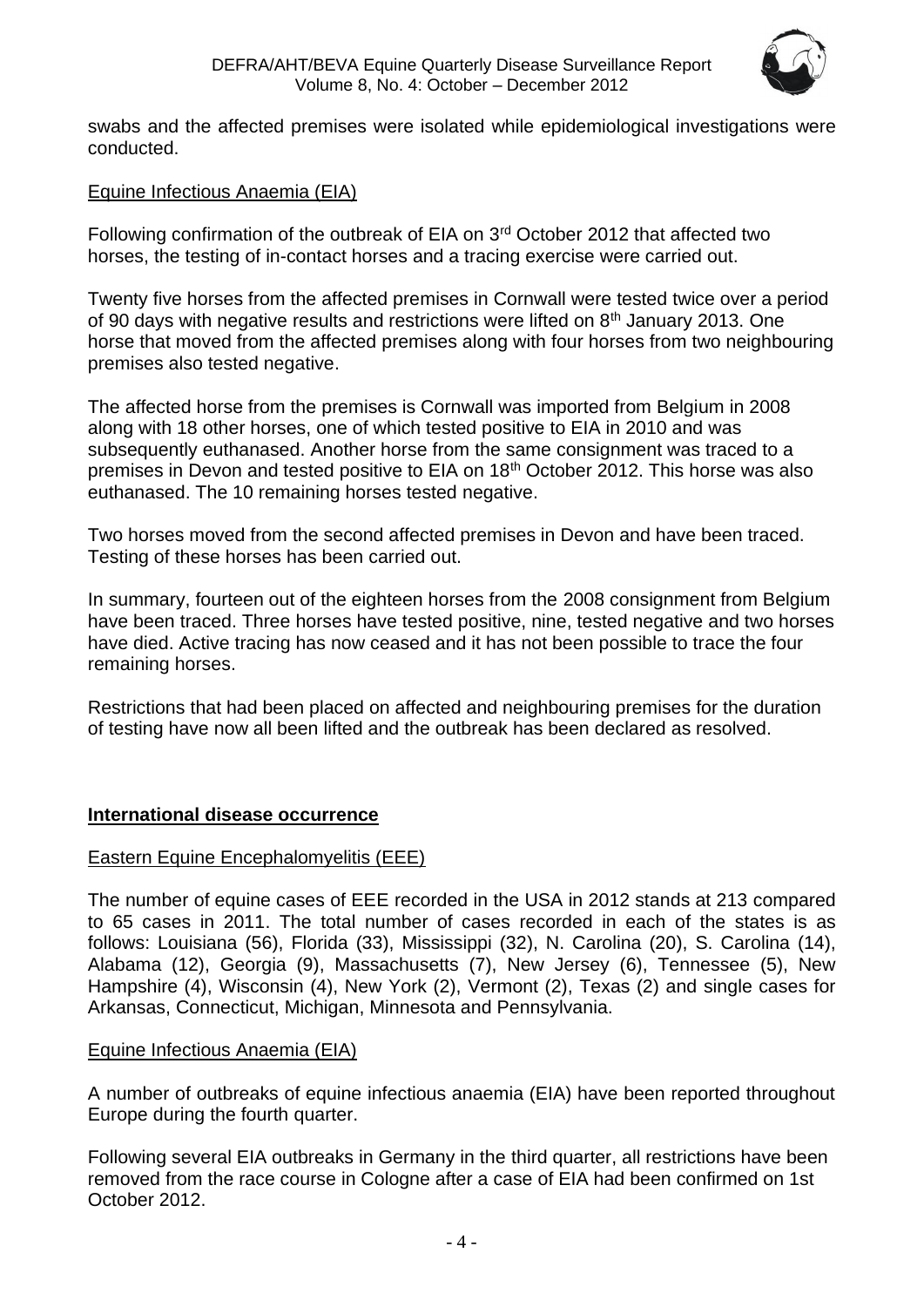

One outbreak of EIA was confirmed in Liege, Belgium on 10<sup>th</sup> December. One horse was affected that tested positive by Coggins and has been euthanased. Quarantine measures have been implemented along with movement controls.

Further outbreaks of EIA have been reported in Italy. As of 28<sup>th</sup> December Abruzzo, Lazio and Toscana have been the worst affected regions.

One outbreak of EIA was reported in Gard, France on 4th October 2012. A positive diagnosis was made via serological testing and the affected horse was euthanased. The outbreak has been epidemiologically linked to others that have been previously reported in Gard in the third quarter.

#### Equine Influenza

Three outbreaks of EI have been reported in France. Two outbreaks occurred on  $31<sup>st</sup>$ October 2012. The first outbreak occurred at a riding centre in Seine-et-Marne. The affected horse was a five year old unvaccinated Connemara mare that showed clinical signs of a cough, pyrexia and nasal discharge. Five other horses at the premises have been affected. The second outbreak was reported in Finistère. The affected horse was an unvaccinated five year old Connemara pony that showed clinical signs of a cough, pyrexia and nasal discharge. Six other horses at the premises have been affected. In both outbreaks positive diagnoses were made by PCR of nasal swabs. The third outbreak occurred on 5th November 2012 in Mayenne. The affected horse was an unvaccinated Connemara pony that showed clinical signs of a cough, pyrexia and nasal discharge. Eight other horses at the premises have been affected. The outbreaks have been epidemiologically linked as all index cases were bought from a sale in Ireland.

An outbreak of EI was reported in Baden-Würtemberg, Germany on 30<sup>th</sup> November 2012. The affected horse was 18 year old, unvaccinated, Friesian gelding that showed clinical signs of pyrexia, a cough and nasal discharge. A positive diagnosis was made by PCR of a nasal swab.

#### Hendra Virus

On 2nd November 2012 Biosecurity Queensland reported a case of Hendra Virus at a property near to Ingham. The premises has been placed under quarantine and eight horses and three dogs from the affected premises are to be tested.

#### West Nile Virus (WNV)

Five outbreaks of WNV have been reported in Croatia. Fourteen horses from the Viroviticko-Podravska region and thirty horses from the Brodsko-Poavska region were subclinically infected and were identified during a serosurveillance exercise.

Nine outbreaks of WNV have been reported in Greece. Four outbreaks were reported in the Ipeiros region on 25th September 2012. Three outbreaks involved one horse each and one outbreak involved two horses. Two further outbreaks were reported in the Anatoliki Makedonia kai Thraki region on 27th September 2012 and 2nd October 2012. Both outbreaks involved one horse each. All of the reported cases were detected during a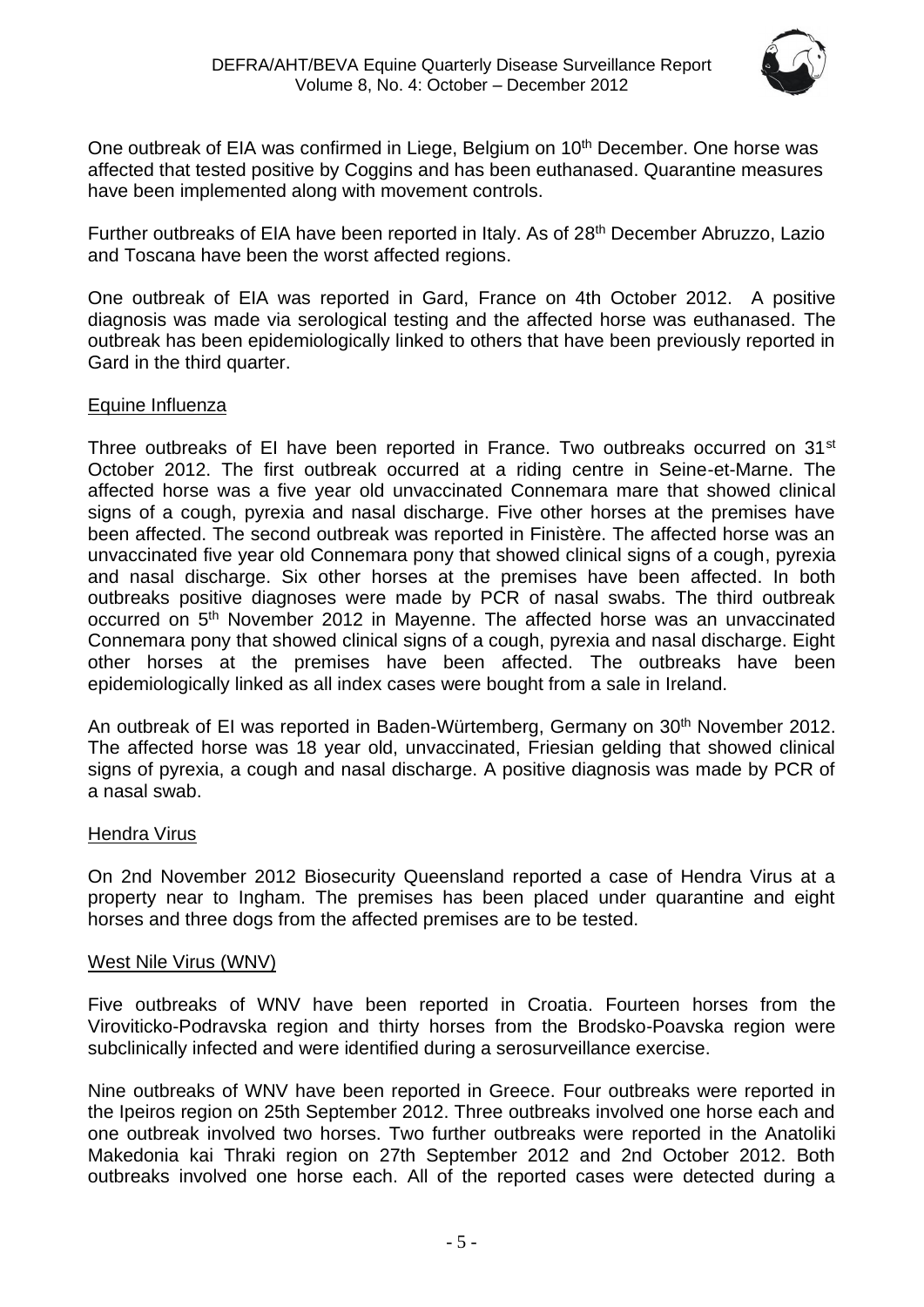

serosurveillance exercise and positive diagnoses were made by competitive and IgM capture ELISA.

Eighteen outbreaks of WNV occurred in Italy during 2012, of which six have occurred in Fruili Venezia Giulia, five in Sardinia, five in Veneto and two in Lazio. Seven outbreaks involved horses showing clinical signs and 239 horses have been affected. Twenty nine horses have shown clinical signs of the disease of which seven have shown neurological signs. The overall prevalence of cases stands at 12%, the prevalence of cases with clinical signs is 24% with a mortality prevalence among cases of 29%.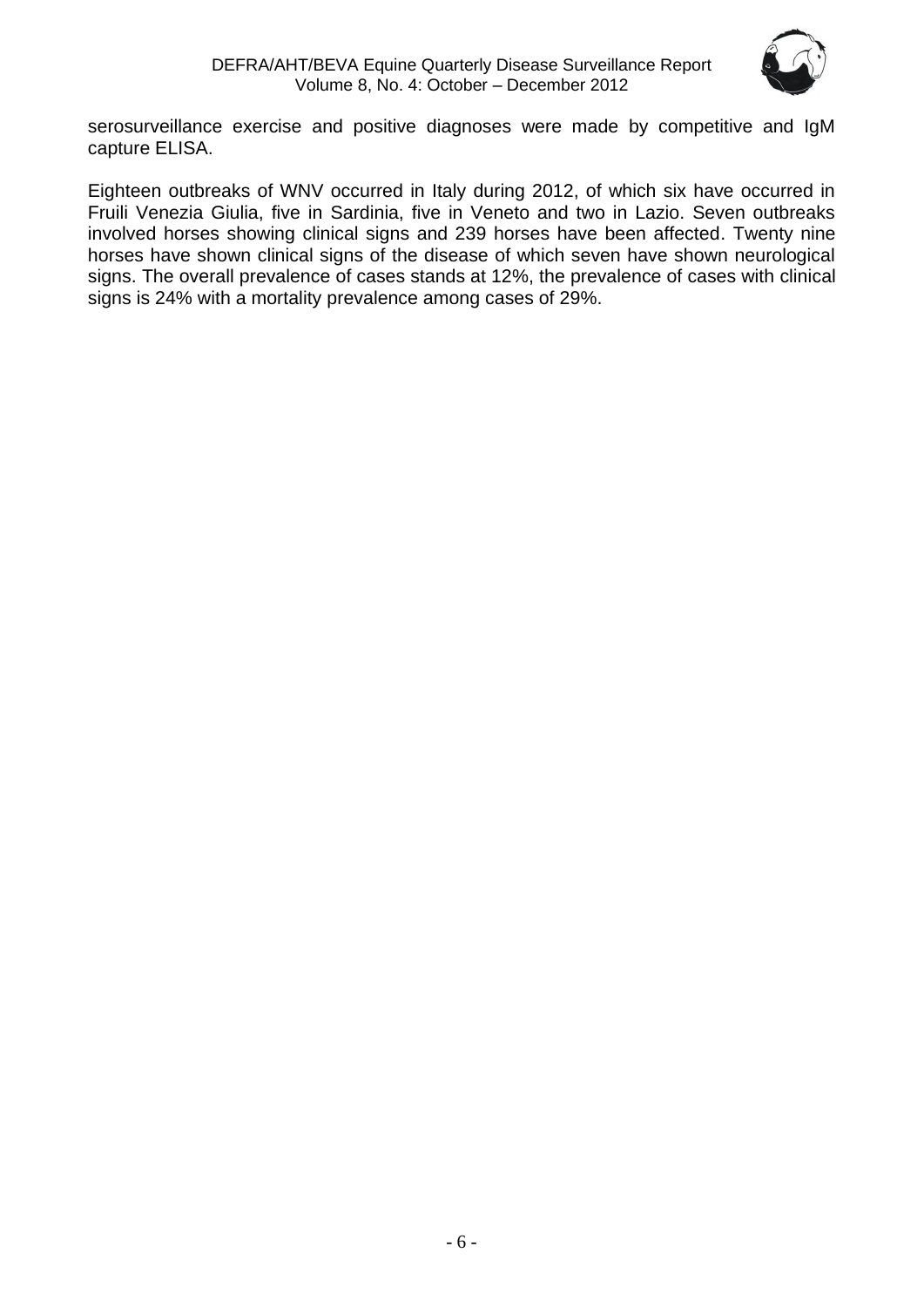

#### **Defra/ Animal Health and Veterinary Laboratories Agency (AHVLA) business**

Equine Viral Arteritis was confirmed in a single Andalusian stallion early October 2012 following import from Spain. Infection was confirmed by virus isolation using semen samples. The owner decided to castrate the horse and restrictions were lifted on 29 November. The incident is therefore resolved.

Horses on premises under restrictions due to the EIA cases found in 2012 were all tested with negative results on the Coggins test 90 days after the initial results were taken. All restrictions were lifted and the incident is reported to the OIE as resolved.

#### **Focus article**

In this report we are pleased to include a focus article written by Professor Josh Slater from the Royal Veterinary College. The article provides an overview of the Equine Health and Welfare Strategy which has provided surveillance data regarding the health and welfare of the UK horse population.

We reiterate that the views expressed in this focus article are the authors' own and should not be interpreted as official statements of Defra, BEVA or the AHT.

Access to all of the equine disease surveillance reports can be made on a dedicated page on the recently updated Animal Health Trust website at [http://www.aht.org.uk/cms](http://www.aht.org.uk/cms-display/disease_surveillance.html)[display/disease\\_surveillance.html](http://www.aht.org.uk/cms-display/disease_surveillance.html) or via the BEVA and Defra websites:

<http://www.beva.org.uk/news-and-events/news>

[http://archive.defra.gov.uk/foodfarm/farmanimal/diseases/vetsurveillance/reports/listing.ht](http://archive.defra.gov.uk/foodfarm/farmanimal/diseases/vetsurveillance/reports/listing.htm) [m](http://archive.defra.gov.uk/foodfarm/farmanimal/diseases/vetsurveillance/reports/listing.htm)

We would remind readers and their colleagues that a form is available on the AHT website for registration to receive reports free of charge, via e-mail, on a quarterly basis. The link for this registration form is available via

[http://www.aht.org.uk/equine\\_disease\\_registration.html.](http://www.aht.org.uk/equine_disease_registration.html)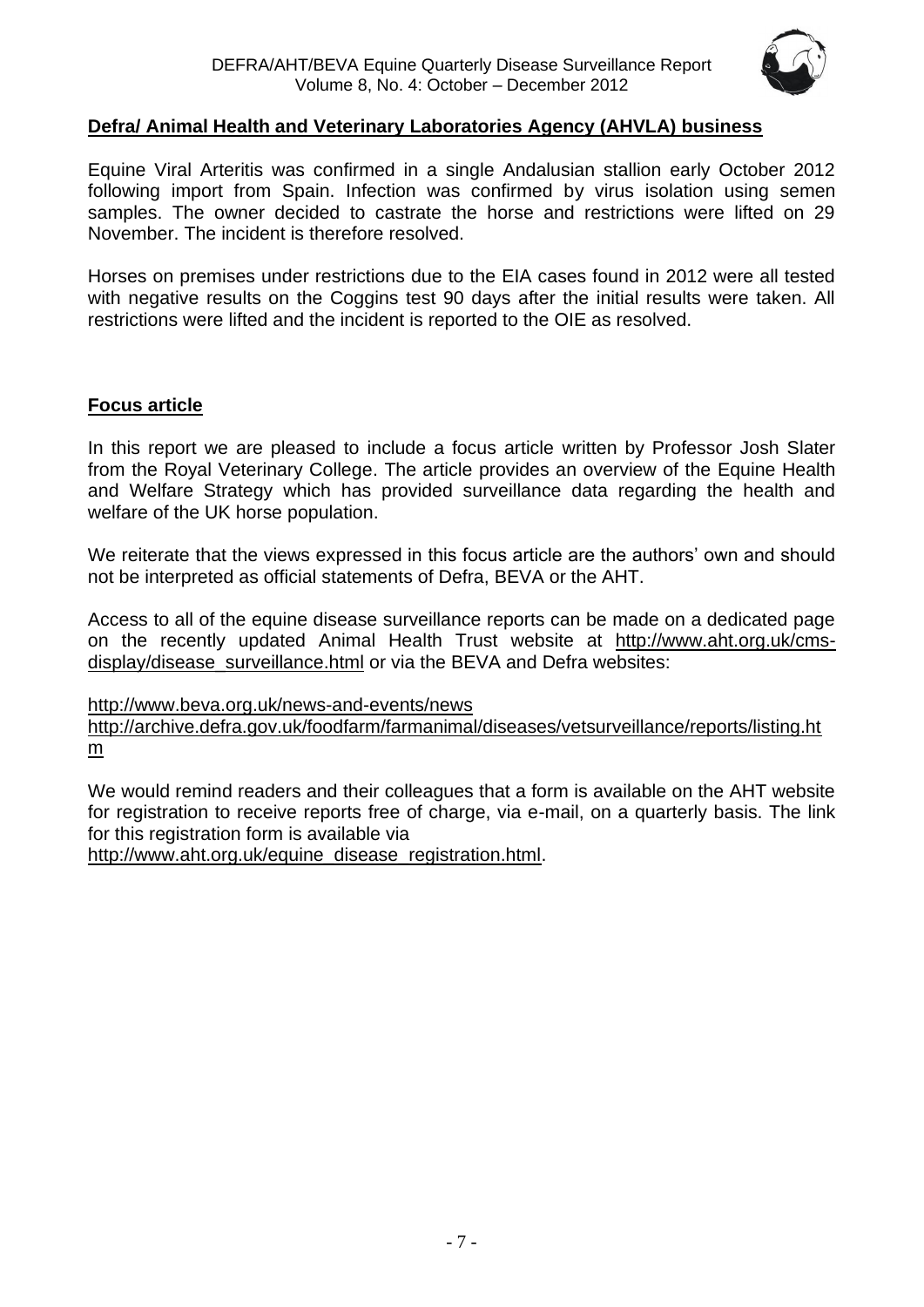

## **Virology Disease Report for the Fourth Quarter of 2012**

The results of virological testing for October to December 2012 are summarised in Table 1 and include data relating to Equine Viral Arteritis (EVA), Equine Infectious Anaemia (EIA) and West Nile Virus (WNV) from the Animal Health Veterinary Laboratories Agency (AHVLA), Weybridge. The sample population for the AHVLA is different from that for the other contributing laboratories, as the AHVLA's tests are principally in relation to international trade (EVA and EIA). AHVLA now provides testing for WNV as part of clinical work up of neurological cases on specific request and provided the local regional AHVLA office has been informed.

| Table 1: Diagnostic virology sample throughput and positive results for the fourth quarter |  |
|--------------------------------------------------------------------------------------------|--|
| 2012                                                                                       |  |

|                            | Number of             | <b>Number Positive</b> | <b>Number of</b><br><b>Contributing</b> |
|----------------------------|-----------------------|------------------------|-----------------------------------------|
|                            | <b>Samples Tested</b> |                        | Laboratories                            |
| <b>Serological Tests</b>   |                       |                        |                                         |
| <b>EVA ELISA</b>           | 1851                  | $22*$                  | 6                                       |
| <b>EVA VN</b>              | 321                   | $20*$                  | 3                                       |
| AHVLA EVA VN               | 1091                  | 32                     | 1                                       |
| EHV-1/-4 CF test           | 418                   | $17*$                  | $\overline{2}$                          |
| EHV-3 VN test              | $\Omega$              | $\mathbf 0$            |                                         |
| ERV-A/-B CF test           | 156                   | $8*$                   |                                         |
| Influenza HI test          | 182                   | $6*$                   |                                         |
| EIA (Coggins)              | 223                   | 107                    | 3                                       |
| <b>EIA ELISA</b>           | 752                   | 55                     | 5                                       |
| AHVLA EIA (Coggins)        | 1959                  | $\overline{2}$         | 1                                       |
| AHVLA WNV (PRNT)           | 5                     | $0^{**}$               | 1                                       |
| <b>Virus Detection</b>     |                       |                        |                                         |
| EHV-1/-4 PCR               | 114                   | 0                      | $\overline{2}$                          |
| <b>EHV-2/-5 PCR</b>        | 30                    | 11                     | 1                                       |
| Influenza NP ELISA         | 36                    | 0                      | $\overline{2}$                          |
| Influenza Directigen       | 170                   | 0                      | $\overline{2}$                          |
| Influenza PCR              | 93                    | 9                      | 1                                       |
| Influenza VI in eggs       | 9                     | 8                      |                                         |
| <b>AHVLA Influenza PCR</b> | 174                   | 0                      |                                         |
| EHV VI                     | 117                   | 5                      |                                         |
| <b>EVA VI/PCR</b>          | $\overline{2}$        | 0                      |                                         |
| <b>AHVLA EVA VI/PCR</b>    | 10                    | $\overline{2}$         |                                         |
| Rotavirus                  | 16                    | 3                      | 10                                      |

ELISA = enzyme-linked immunosorbent assay, VN = virus neutralisation, VLA = Animal Health Veterinary Laboratories Agency, CF = complement fixation,

HI = haemagglutination inhibition, Coggins = agar gel immuno diffusion test, PCR = polymerase chain reaction, NP = nucleoprotein,

VI = virus isolation, EVA = equine viral arteritis, EHV = equine herpes virus, ERV = equine rhinitis virus, EIA = equine infectious anaemia # = Seropositives include vaccinated stallions, \* = Diagnosed positive on basis of seroconversion between paired sera \*\* = Seropositve due to vaccination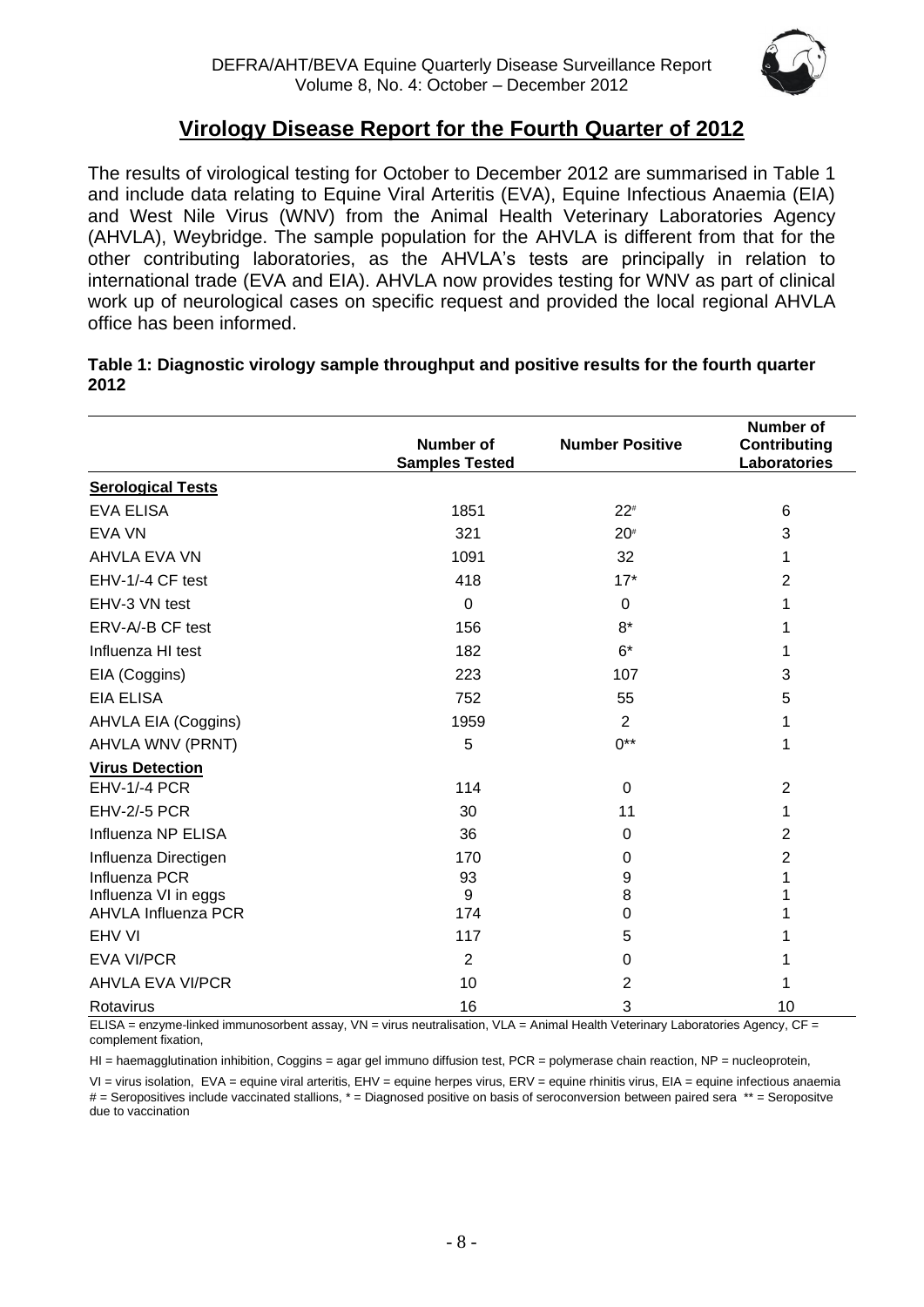

#### <span id="page-8-0"></span>**Virological Diagnoses for the Fourth Quarter of 2012**

#### **Equine Influenza**

Seven outbreaks of equine influenza (EI) were reported in this quarter and confirmed by the Animal Health Trust. Positive diagnoses were made via PCR on a nasopharyngeal swab unless stated otherwise.

On 11<sup>th</sup> October 2012 an unvaccinated five year old gelding from County Durham showed clinical signs of pyrexia, nasal discharge and a cough. The affected group consists of eleven horses, of which three showed clinical signs.

An unvaccinated, Irish Sports Horse gelding in Roxburghshire, Scotland, recently imported from Ireland, was confirmed positive on  $6<sup>th</sup>$  November 2012, The horse had a serous nasal discharge and cough.

On 17<sup>th</sup> November 2012 three separate outbreaks were reported in unvaccinated horses in County Durham, Herefordshire and Worcestershire. In County Durham, two Welsh pony mares were confirmed positive where six unvaccinated animals affected and the outbreak is believed to have started with the recent introduction of a foal bought from a sale showing clinical signs of respiratory disease. In Herefordshire, a 23 year old miniature Shetland pony gelding showed clinical signs of coughing and mucoid nasal discharge. The source of the infection was believed to have originated from a Connemara foal recently imported from Ireland and introduced to the affected yard. In Worcestershire, EI was confirmed at a riding centre where 10 of the 50 unvaccinated animals were reported to be clinically affected, with typical clinical signs. The outbreak is believed to have started with the recent introduction of a two privately purchased gypsy ponies that showed clinical signs of respiratory disease including coughing.

An outbreak of EI was confirmed on 27<sup>th</sup> November 2012 in an unvaccinated, 5 year old, Cob cross, stallion in Wiltshire. The horse showed clinical signs of serous nasal discharge and a cough. A diagnosis was made on the basis of seroconversions to H3N8 influenza virus in a haemaggluttination inhibition (HI) test. Eleven other horses on the affected premises have shown clinical signs of the disease.

The other outbreak was confirmed on 28<sup>th</sup> November 2012 at a small livery yard comprising 12-14 horses in Worcestershire. Two unvaccinated Welsh ponies had shown typical clinical signs. The outbreak may have arisen through spread from a contiguous premises with a horse in a neighbouring field being noted recently with signs of respiratory disease, although no obvious link has been made with the EI outbreak reported in Worcestershire on 17<sup>th</sup> November.

The Animal Health Trust has confirmed that the viral isolates are all Clade 2 of the Florida H3N8 sublineage shown in Fig. 1 and are very similar to sequenced viruses isolated from previous outbreaks of EI in the UK.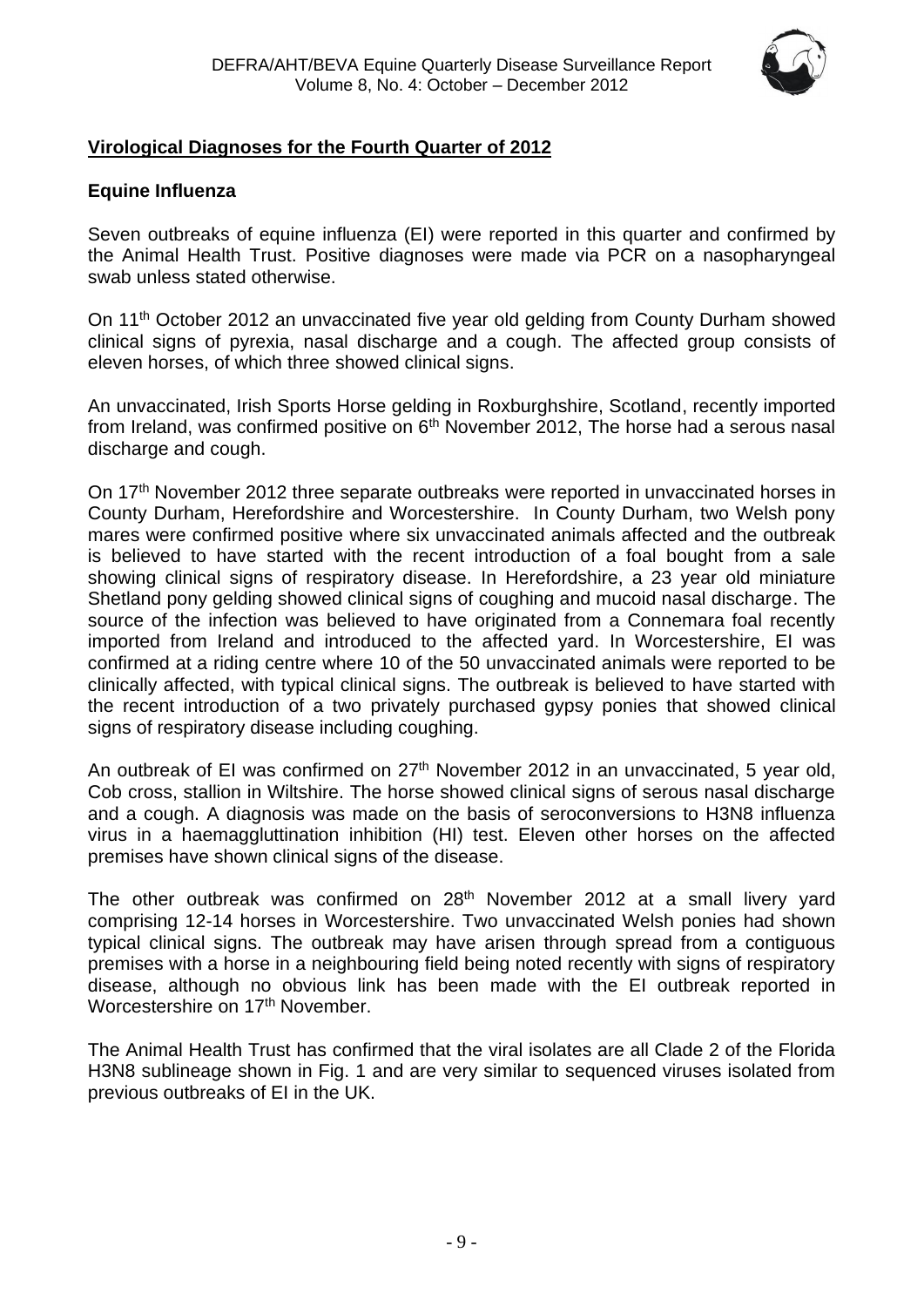



Fig. 1: Equine influenza phylogenetic tree based on haemmaglutinin (HA)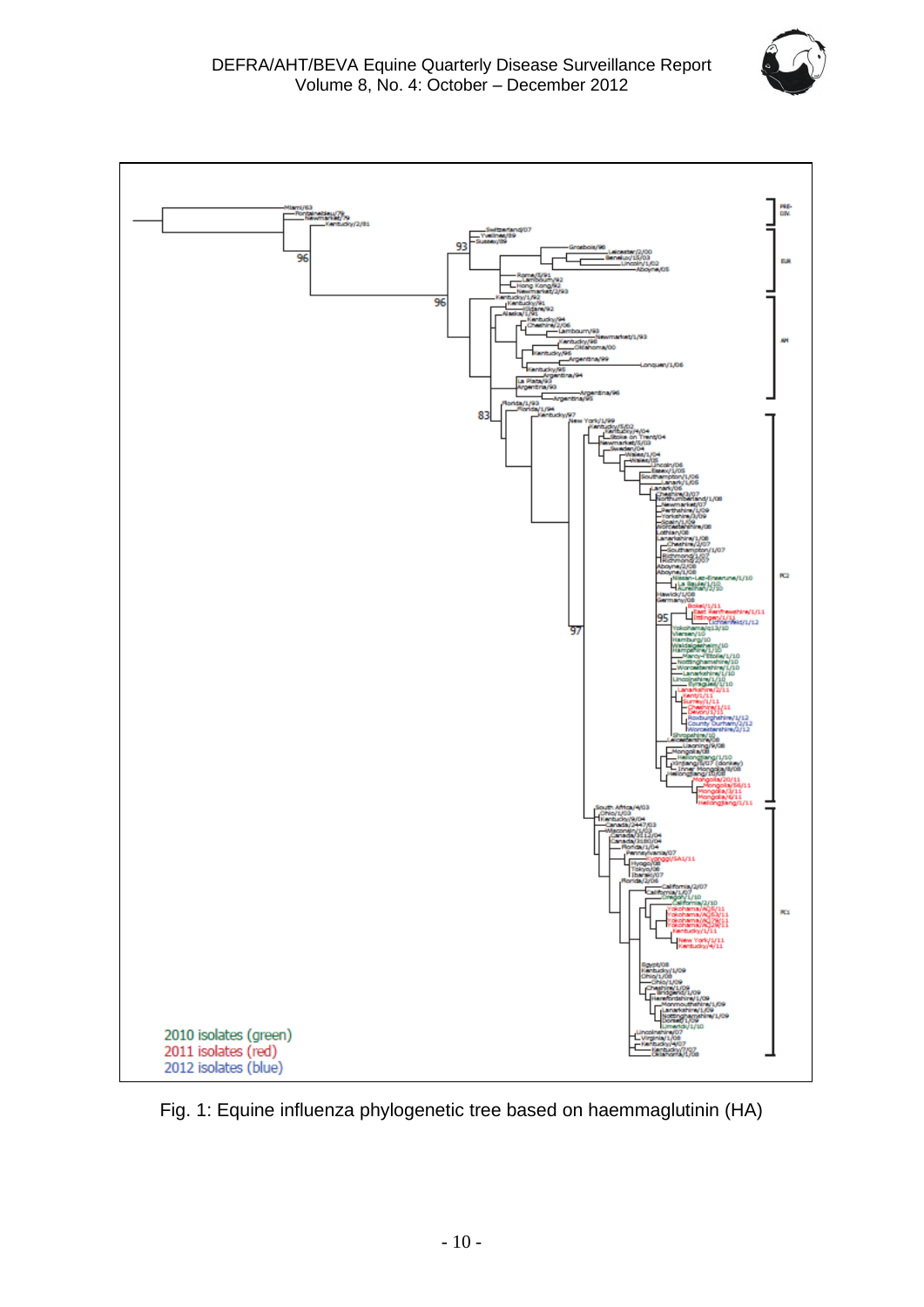

#### **Equine Herpes Virus-1**

Three outbreaks of equine herpes virus-1 (EHV-1) were confirmed and reported in this quarter.

Two outbreaks of EHV-1 respiratory disease occurred in donkeys in the South West of England. The first outbreak occurred on  $17<sup>th</sup>$  October 2012 in which a six month old unvaccinated donkey showed clinical signs of mucopurulent nasal discharge. There were 12 in-contact animals of which four had shown clinical signs of mucopurulent nasal discharge. The second outbreak occurred on 28th December 2012 in which three donkeys with clinical signs of nasal discharge and pyrexia.

On 15th November 2012 an outbreak of EHV-1 neurological disease was confirmed on a Thoroughbred training yard in south-west of England. Two horses showed clinical signs of pyrexia and four horses developed neurological deficits, three of which were euthanased. All of the affected horses had been routinely vaccinated. Control measures were undertaken in accordance with the HBLB Codes of Practice and the outbreak was considered resolved on 21st December 2012 on the basis of final negative laboratory tests among in contact horses. The British Horseracing Authority has lifted restrictions placed on the yard.

#### <span id="page-10-0"></span>**Equine Herpes Virus -4 (EHV-4)**

Three outbreaks of equine herpes virus-4 (EHV-4) were confirmed in this quarter.

On 14th November 2012 a single case of EHV-4 abortion was confirmed in a 16 year old Thoroughbred mare in south-west England. The diagnosis was made by positive PCR for EHV-4 on fresh fetal tissues.

A case of EHV-4 was confirmed on 29<sup>th</sup> November 2012 in an 18 month old Thoroughbred gelding from Wiltshire. The horse showed clinical signs of ocular discharge and a dull demeanour. The horse has been kept in close proximity to two others that have not shown clinical signs of disease.

On 21<sup>st</sup> December 2012 a single case of EHV-4 respiratory disease was confirmed in non-Thoroughbred foal in south-west England. The diagnosis was made by positive PCR for EHV-4 on nasopharyngeal swab.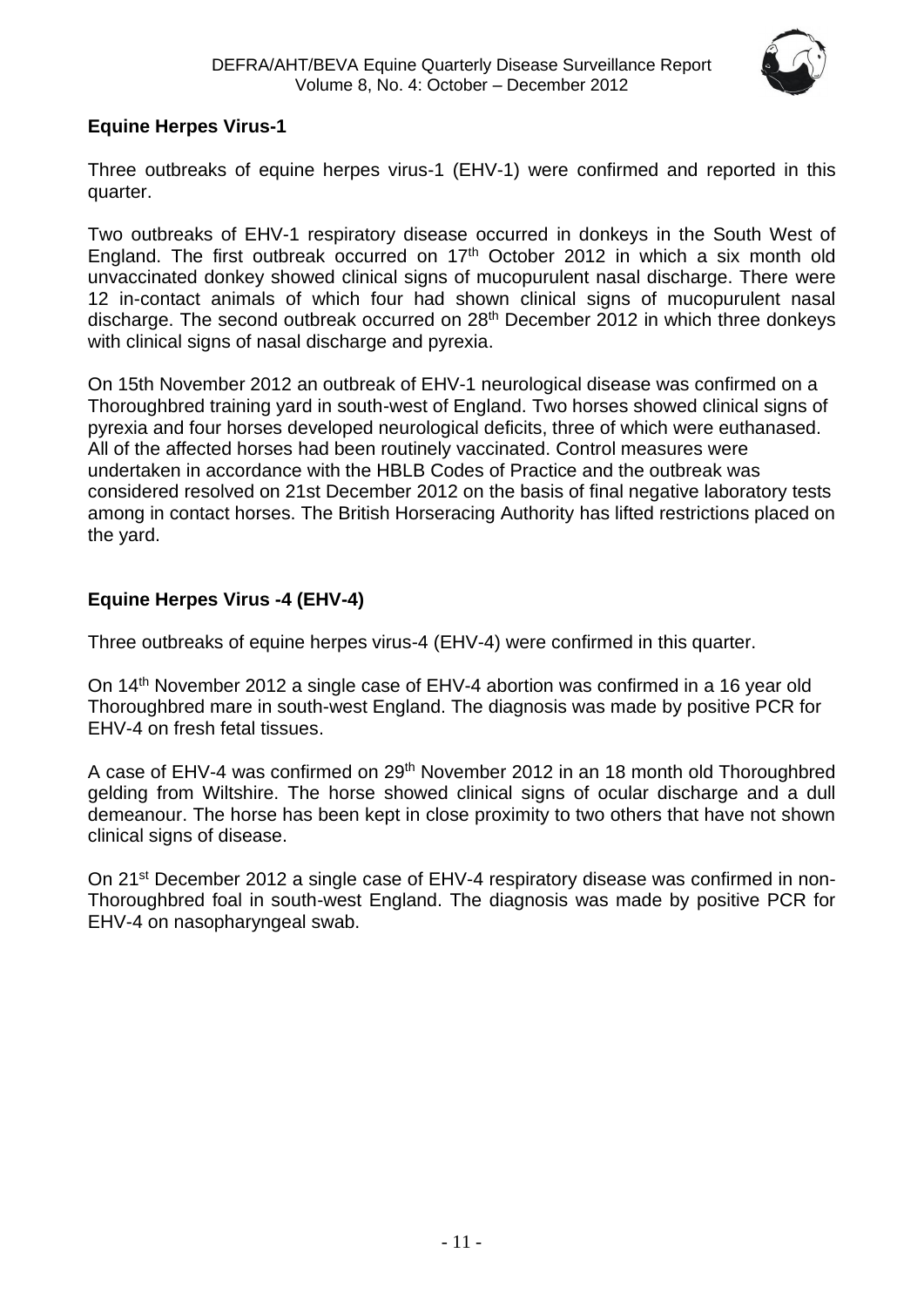

## **Focus Article: National Equine Health Surveys (NEHS) 2010-2012**

**Professor Josh Slater MRCVS, Royal Veterinary College, London, UK** 

#### **Background to NEHS**

The Equine Health and Welfare Strategy for Great Britain (EHWS) launched in March 2007, identified disease surveillance as a vital measure in ensuring the health and welfare of the British horse population. Although the Animal Health Trust's quarterly disease surveillance reports, produced in conjunction with the British Equine Veterinary Association (BEVA) and Defra since 2005, provide comprehensive data on laboratory diagnoses of equine diseases, there has been no syndromic endemic disease surveillance programme in the UK. The National Equine Health Surveys (NEHS) were designed by the Blue Cross and BEVA to address the need for the UK to establish some form of syndromic endemic disease surveillance capacity (exotic disease surveillance is conducted by Defra and the Animal Health and Veterinary Laboratories Agency).

The aim of a national syndromic surveillance programme is to collect sufficient representative data from a broad cross-section of the equid population and with sufficient precision, to allow extrapolation of data to national level, thereby enabling benchmarks for health and disease to be established. NEHS collects data about the health of the UK equine population with key features being that it is an owner-reported surveillance tool that collects syndromic data using a 'snap-shot in time' (cross-sectional) approach, thereby avoiding the need for time consuming review of clinical records.

NEHS data benefits the equine industry and equine welfare by:

- identifying trends in equine health, enabling research into disease prevention, veterinary training and education to be targeted accordingly.
- setting welfare standard benchmarks within the equine industry.
- helping to define codes of practice

#### **What NEHS involves**

NEHS is based on the principal of national census of the UK horse, pony, donkey and mule population and has so far been run on two separate weeks each year between 2010 and 2012. Owners/keepers report their horse's health status on one day of their choosing in the survey week. The surveys are web based and completed using a tick-box type approach. In all, 28 broad syndrome descriptors e.g. respiratory disease, are subdivided into more precise categories such as infectious versus non infectious respiratory disease. Descriptors were also included for a variety of low prevalence equine diseases including headshaking, neurological disease, and grass sickness. A full list of syndrome descriptors is provided in Table 1.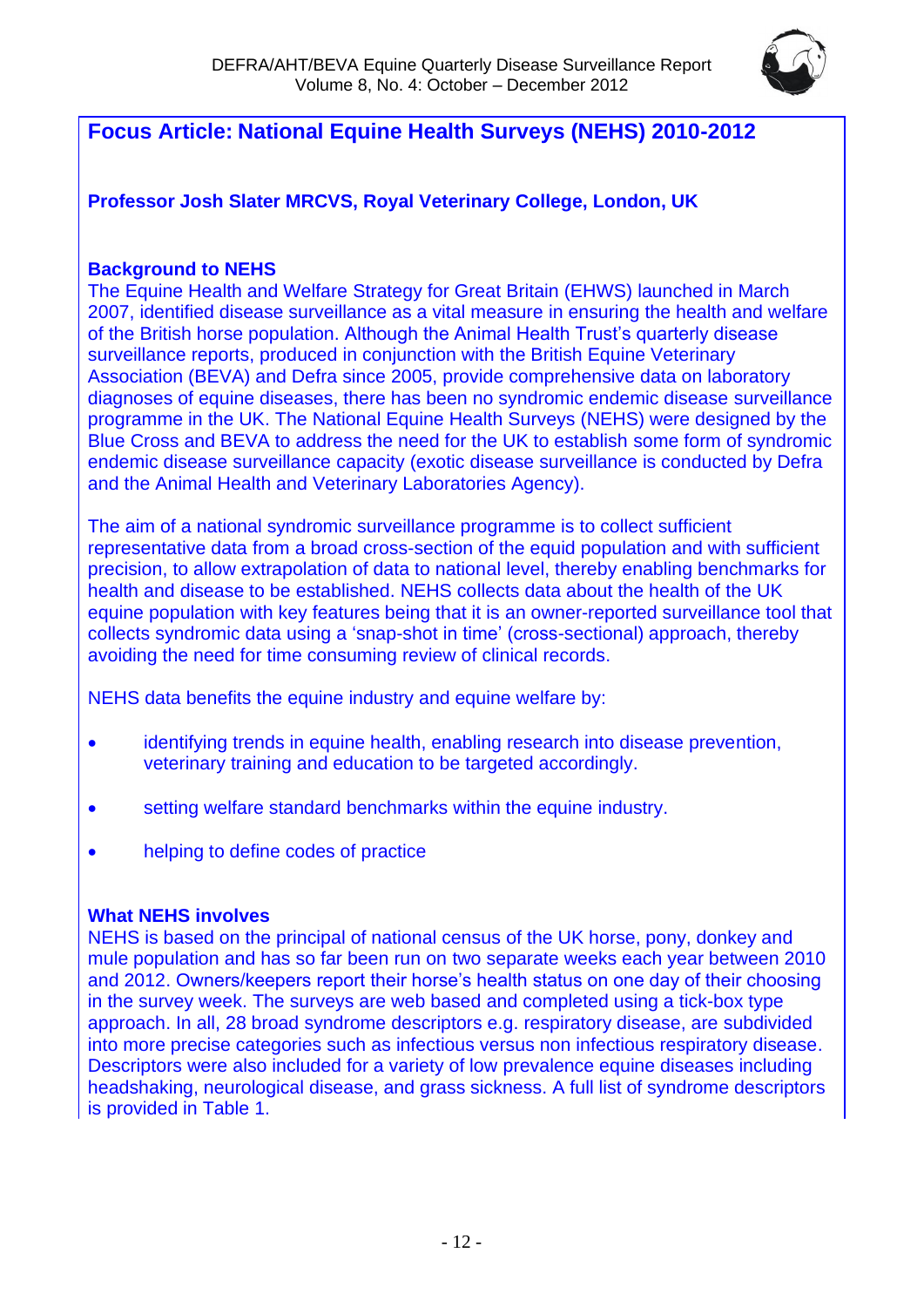

DEFRA/AHT/BEVA Equine Quarterly Disease Surveillance Report Volume 8, No. 4: October – December 2012

| <b>Syndrome (A-G)</b>   | <b>Syndrome (H-L)</b> | <b>Syndrome (M-S)</b>            | <b>Syndrome (S-W)</b>           |
|-------------------------|-----------------------|----------------------------------|---------------------------------|
| <b>Back problem</b>     | <b>Headshaking</b>    | <b>Melanoma</b>                  | Skin, mud fever,<br>rain scald  |
| <b>Colic medical</b>    | Hyperlipaemia         | <b>Neurological</b><br>disease   | <b>Skin, Sweet itch</b>         |
| <b>Colic surgery</b>    | Lameness, foot        | Overweight                       | <b>Stereotypic</b><br>behaviour |
| <b>Cushings disease</b> | Lameness, not foot    | <b>Respiratory allergic</b>      | <b>Dental problem</b>           |
| <b>Diarrhoea</b>        | Lameness, injury      | <b>Respiratory</b><br>infectious | Tying up                        |
| <b>EMS</b>              | Lameness, tendon      | <b>Respiratory other</b>         | <b>Underweight</b>              |
| Eye disease             | Laminitis             | <b>Sarcoid</b>                   | <b>Wounds</b>                   |
| <b>Grass sickness</b>   | Liver disease         | Skin, external<br>parasites      |                                 |

#### **Table 1: Syndrome descriptors for NEHS (alphabetical order)**

A total of 17,182 returns (animals) were made from the four NEHS pilots from 2,878 respondents. The majority of respondents (80%) were private owners suggesting that NEHS had successfully reached its target audience as overall, data had been collected from a broad cross section of the equine industry allowing meaningful extrapolation to national population. For example, there was a broadly normal distribution of ages of animals included in the surveys (Fig. 1). Overall, 75% of horses/ponies and 39% of donkeys/mules from which returns were received as having one or more of the syndromes surveyed. The results of all four NEHS surveys showed similar trends, suggesting that data collected directly from the owner/keeper was consistent.



#### **Fig. 1: Age distribution (n = 17, 182 records)**

**NEHS highlights**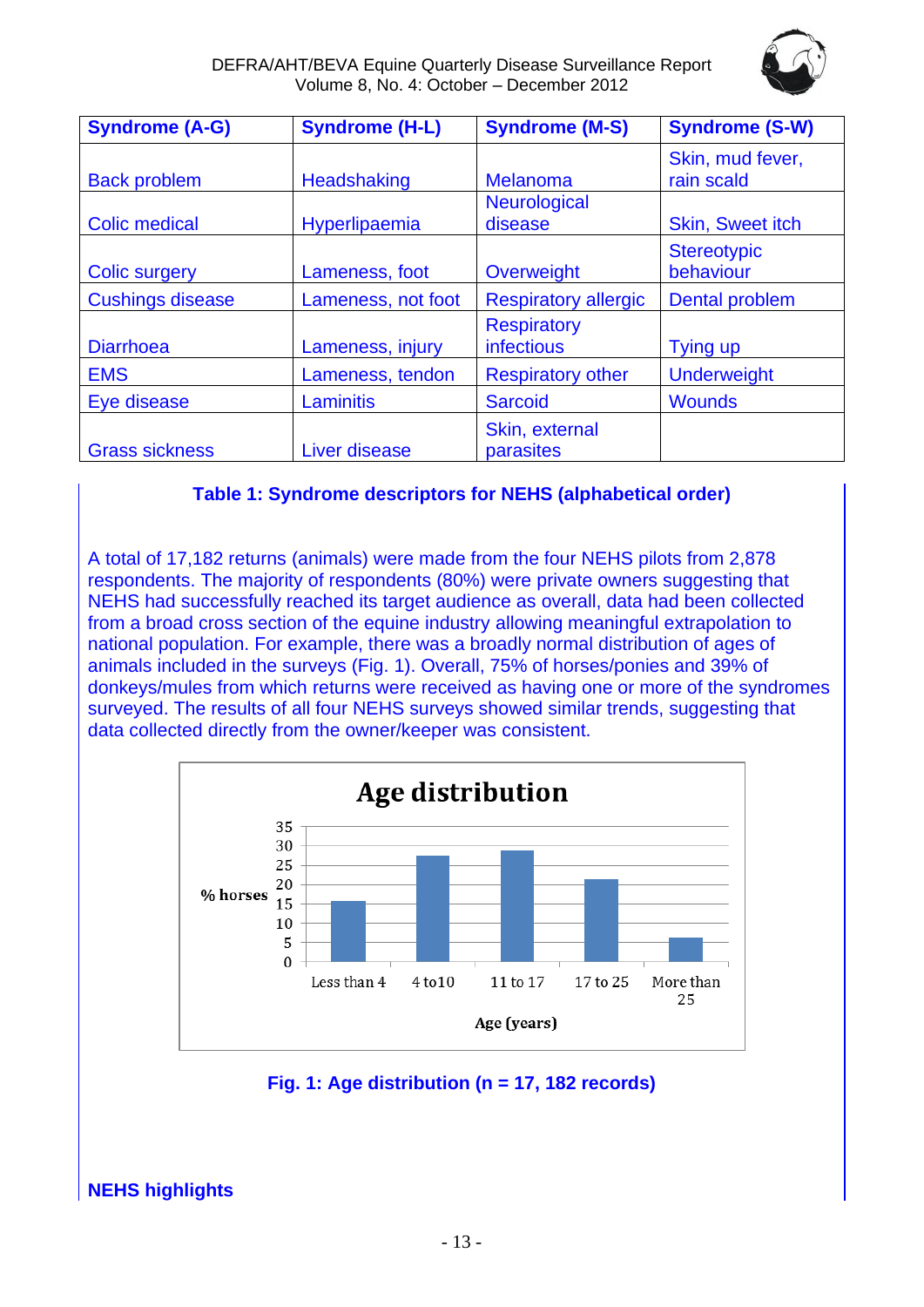

NEHS 2010-2012 has revealed useful data about disease syndrome prevalence, adding to current understanding and providing new data on syndromes with previously unreported prevalence (Fig 2).





Overall, laminitis had a prevalence of 3.6%, a lower prevalence than estimated in some previously published surveys based on veterinary practitioner opinion. Lameness was one of the most prevalent syndromes (13.8%), with foot lameness recorded in 4.5% of returns and lameness in the proximal limb recorded as the most prevalent cause of lameness. Overall, skin disease was the most prevalent syndrome recorded (15.2% of returns); sarcoids were a prevalent tumour (3.25%) but melanoma was also frequently recorded with an overall prevalence of 1.9%. Wounds were commonly reported (overall prevalence 3.6%). The overall prevalence of colic was 5.6% with a ratio of medical to surgical colic of 7:1, broadly in line with previously published estimates from veterinary practices and referral centres. Respiratory diseases were prevalent and were recorded in 5% of returns. Allergic respiratory disease was more frequently recorded than infectious respiratory disease. Equine Grass Sickness and myopathies (tying up) also had a relatively low prevalence (0.4%). Back problems were commonly recorded (3%). Although difficult to diagnose owner-reported back disease is likely to have higher prevalence than veterinary practitioner reported back disease. Headshaking was recorded in 1.5% of returns suggesting this is a relatively prevalent syndrome. Stereotypies were present in a significant number of returns (4.1%) suggesting that this is an area of health and welfare worthy of further attention. Overall 7.5% of returns recorded animals as overweight, which is at significant variance from reports in the literature. The relatively small number of donkey and mule returns makes interpretation difficult; however, broadly similar trends were seen as in horses and ponies with a greater proportion of returns in donkeys made for equine metabolic syndrome and being overweight. Overall, the NEHS data reinforces the importance of certain syndromes e.g. laminitis, colic and lameness. The data have also revealed other disease syndromes as being of relatively high prevalence e.g. melanoma, head shaking and stereotypies.

#### **Future direction for NEHS**

The UK horse industry now has an established owner-reported surveillance platform capable of collecting data from sufficiently large numbers of horses to allow UK benchmarks for health and disease to be established. So far, the Blue Cross has funded and run NEHS, and has successfully encouraged owners to input data from up to 5,500 horses at each survey. However the support of other organisations, industry-wide support,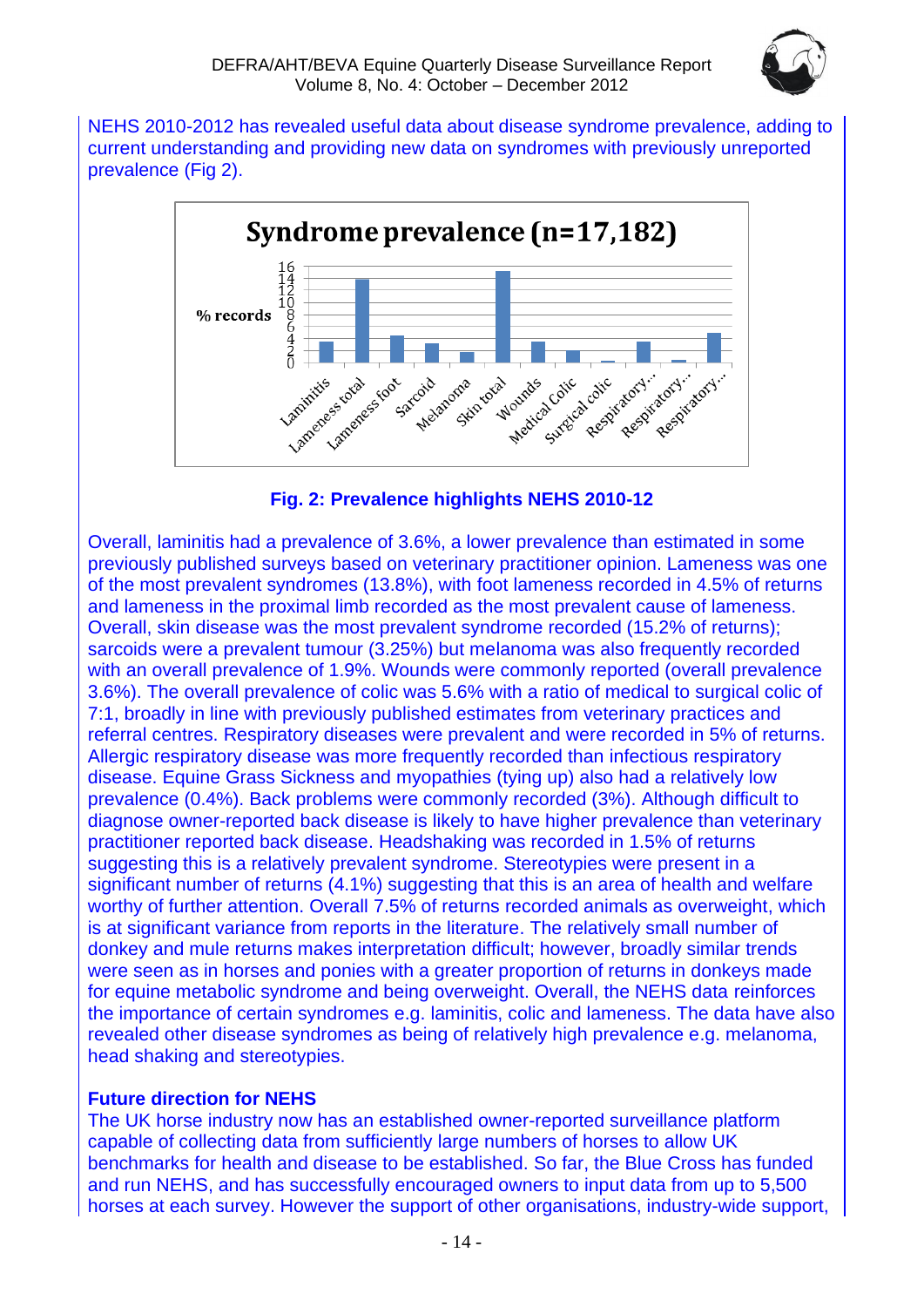

and buy-in is required to achieve the goals set out in the EHWS. At present the majority of data are from private horse owners and so in order for NEHS be able to provide data representative of the different parts of the UK horse industry, all sectors need to encourage their members to take part.

The vision for the second phase of NEHS is to increase the sample size towards a target of 10% of the UK equine population i.e. approximately 100,000 animals. The proposal is to run NEHS once a year to maximise impact and participation. All raw data will be made available to members of the EHWS group along with a written summary of data from individual sectors. To secure the long-term success of NEHS, it is essential to make 'NEHS Week' a fixture in the calendar of all UK horse owners. This can only be achieved if all sectors of the horse industry buy in to NEHS and support and promote participation to their members. The next NEHS survey is planned for the week of 5<sup>th</sup>-11<sup>th</sup> May 2013. The Blue Cross NEHS team hopes that all readers will get involved and do all they can to promote NEHS through their organisations.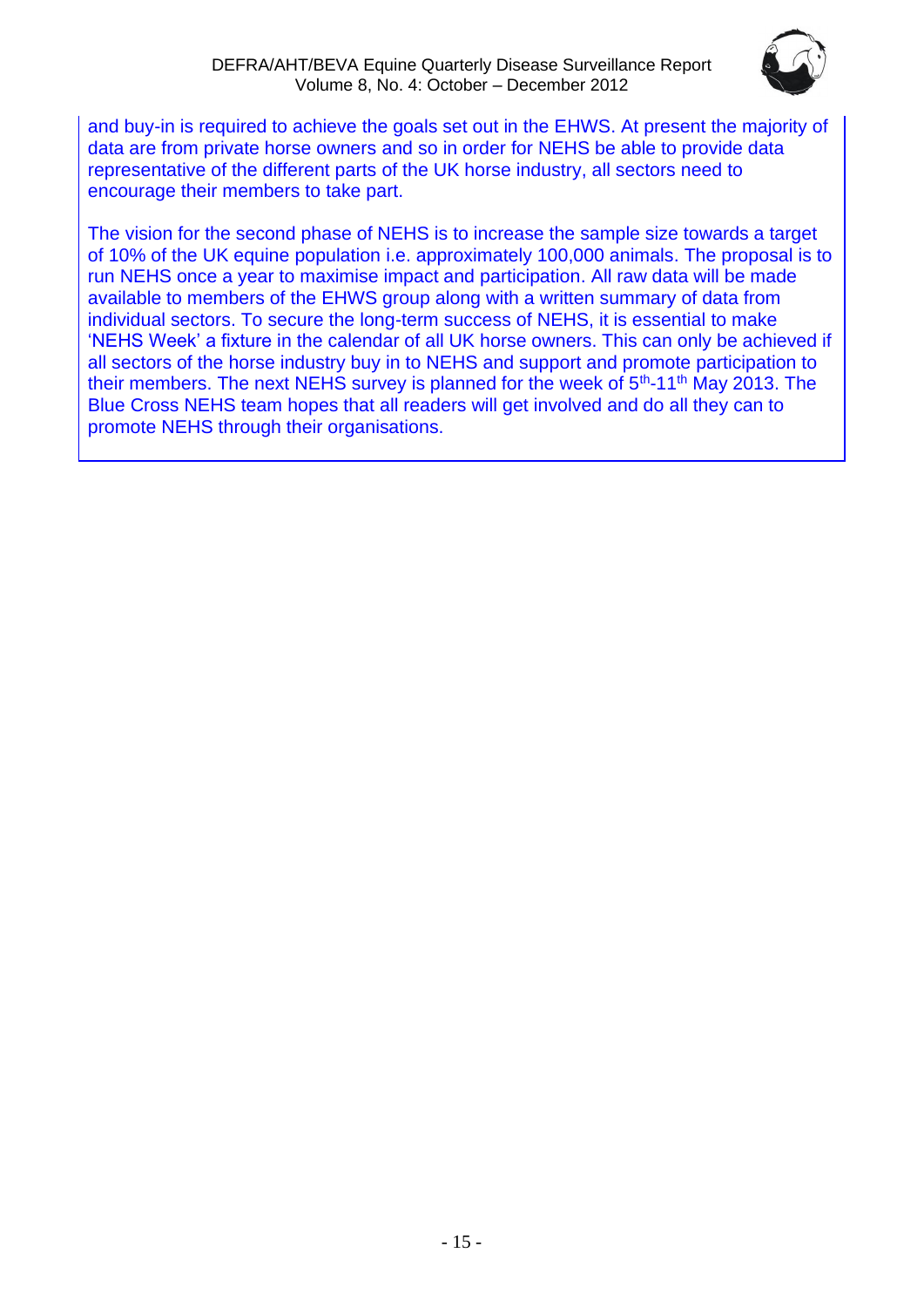

## **Bacteriology Disease Report for the Fourth Quarter 2012**

A summary of the diagnostic bacteriology testing undertaken by different contributing laboratories is presented in Table 2. For contagious equine metritis (CEM) all 29 HBLB approved laboratories in the UK contributed data.

#### AHVLA CEMO Data for the period October to December 2012

We are again pleased to include data relating to CEM testing from the Animal Health Veterinary Laboratories Agency (AHVLA), in this quarterly report. The sample population for the AHVLA is different from that for the other contributing laboratories as the AHVLA tests are principally in relation to international trade and/or outbreak investigations.

#### **Strangles**

Strangles remains endemic in the UK, especially among parts of the non-Thoroughbred horse population. Diagnoses are confirmed in the UK based on traditional culture of *S. equi* and qPCR on respiratory samples and/or seroconversion using a serological ELISA.

#### **Table 2: Diagnostic bacteriology sample throughput and positive results for the fourth quarter 2012**

|                                              | <b>Number of</b>  | <b>Number</b>   | <b>Number of</b>    |
|----------------------------------------------|-------------------|-----------------|---------------------|
|                                              | <b>Samples</b>    | <b>Positive</b> | Contributing        |
|                                              | Tested            |                 | <b>Laboratories</b> |
| <b>CEMO (HBLB)</b>                           | 1382              | $\Omega$        | 29                  |
| <b>CEMO (AHVLA)</b>                          | 2680              | 0               |                     |
| Klebsiella pneumoniae#                       | 13821             | $\overline{2}$  | 29                  |
| Pseudomonas aeruginosa                       | 1387 <sup>1</sup> | 16              | 29                  |
| Strangles*culture                            | 1950              | 170             | 23                  |
| <b>Strangles PCR</b>                         | 872               | 192             | $\overline{2}$      |
| <b>Strangles ELISA</b>                       | 1459              | $258^2$         | $\overline{2}$      |
| <b>Salmonellosis</b>                         | 442               | 16              | 20                  |
| <b>MRSA</b>                                  | 580               |                 | 10                  |
| <b>Clostridium perfringens</b>               | 182               | 3               | 8                   |
| <b>Clostridium difficile (toxin by ELISA</b> |                   |                 |                     |
| or immunochromatography)                     | 194               | 8               | 10                  |
| <b>Borrelia (by ELISA)</b>                   | 36                | 3               |                     |
| <b>Rhodococcus equi culture/PCR</b>          | 1187              | 9               | 10                  |
| Lawsonia intracellularis**culture/PCR        | 234               | 70              | 6                   |

CEMO = contagious equine metritis organism (*Taylorella equigenitalis*); HBLB = HBLB accredited laboratories; # = capsule type 1,2,5; AHVLA = AHVLA reference laboratory**; \****Streptococcus equi* subsp*. equi*; MRSA = methicillin resistant *Staphylococcus aureus.* \*\* Lawsonia intracellularis identified using PCR applied to faeces; <sup>1</sup> reproductive tract samples only; <sup>2</sup> seropositivity may be attributed to disease exposure, vaccination, infection and carrier states.

#### AHVLA *Salmonella* results

From the incidents involving strains typed by the AHVLA the serovars/phagetypes reported were *S*. Dublin (1 sample), *S*. Oslo (1), *S*. Typhimurium DT30 (1), *S*. Typhimurium U310 (3) and *S.* Typhimurium U311 (1). The *S*. Typhimurium phage types are normally associated with ducks, pigs and wildlife respectively. *S*. Oslo is a rare finding but has flagella antigens that, in combination with *S*. Typhimurium exposure, could cause cross reactions in the Equine Paratyphoid serum agglutination tests carried out for export purposes. For more information from AHVLA about *Salmonella* in the UK, please visit [http://vla.defra.gov.uk/reports/rep\\_salm\\_rep11.htm.](http://vla.defra.gov.uk/reports/rep_salm_rep11.htm)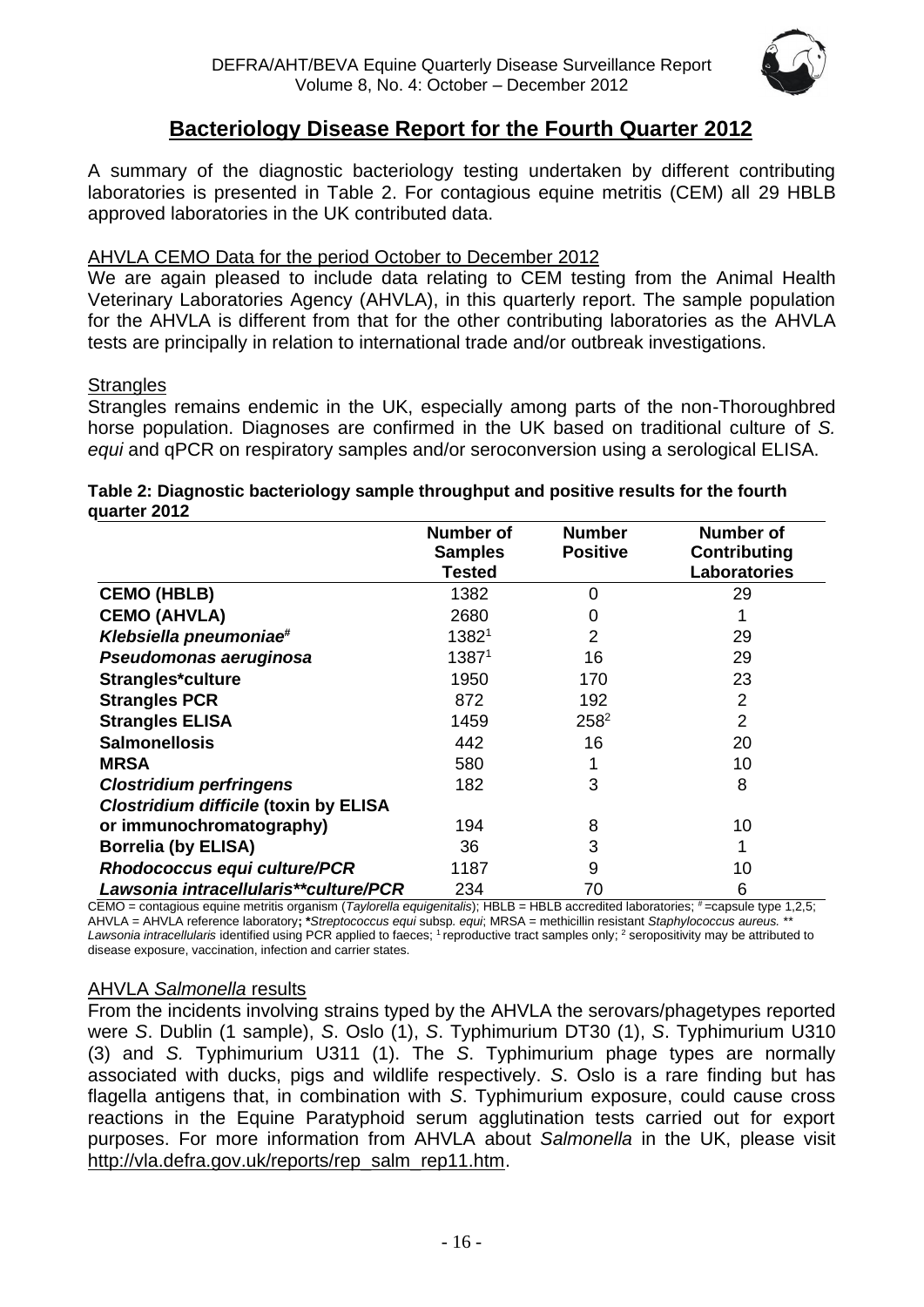

## **Toxic and Parasitic Disease Report for the Fourth Quarter 2012**

<span id="page-16-0"></span>A summary of diagnostic toxicosis and parasitology testing undertaken by contributing laboratories is presented in Tables 3 and 4 respectively. Results for toxicosis are based on histopathologically confirmed evidence of disease only (where applicable).

#### **Table 3: Diagnostic toxicosis sample throughput and positive results for the fourth quarter 2012**

|                       | <b>Number of</b><br><b>Samples</b><br><b>Tested</b> | <b>Number</b><br><b>Positive</b> | <b>Number of</b><br>Contributing<br><b>Laboratories</b> |
|-----------------------|-----------------------------------------------------|----------------------------------|---------------------------------------------------------|
| <b>Grass Sickness</b> | 13                                                  |                                  |                                                         |
| Hepatic toxicoses     | 45                                                  | 5                                | 5                                                       |
| Atypical myopathy     |                                                     |                                  | $2^*$                                                   |
| Tetanus               |                                                     |                                  |                                                         |

\*Includes contributing laboratories with no cases submitted

#### **Table 4: Diagnostic parasitology sample throughput and positive results for the fourth quarter 2012**

|                                  | <b>Number of</b><br><b>Samples</b><br><b>Tested</b> | <b>Number</b><br><b>Positive</b> | <b>Number of</b><br><b>Contributing</b><br><b>Laboratories</b> |
|----------------------------------|-----------------------------------------------------|----------------------------------|----------------------------------------------------------------|
| <b>Endoparasites</b>             |                                                     |                                  |                                                                |
| Ascarids                         | 2970                                                | 70                               | 22                                                             |
| Cyathostomes                     | 1894                                                | 393                              | 15                                                             |
| Dictyocaulus                     | 711                                                 | 4                                | 12                                                             |
| Strongyles                       | 3655                                                | 1142                             | 25                                                             |
| Tapeworms (ELISA based testing)  | 108                                                 | 32                               | 8                                                              |
| Tapeworms (Faecal exam)          | 1869                                                | 21                               | 14                                                             |
| Trichostrongylus                 | 317                                                 | 10                               | 2                                                              |
| Strongyloides                    | 2576                                                | 406                              | 20                                                             |
| Oxyuris equi                     | 197                                                 | 9                                | 5                                                              |
| Fasciola                         | 141                                                 | 9                                | 4                                                              |
| Coccidia                         | 69                                                  | 0                                | $\overline{2}$                                                 |
| Cryptosporidia                   | 6                                                   | 0                                | 1                                                              |
| AHVLA Theileria equi (CFT)*      | 80                                                  | 1                                |                                                                |
| AHVLA Theileria equi (IFAT)**    | 438                                                 | 13                               |                                                                |
| AHVLA Theileria equi (cELISA)*** | 522                                                 | 1                                |                                                                |
| AHVLA Babesia caballi (CFT)*     | 81                                                  | 0                                |                                                                |
| AHVLA Babesia caballi (IFAT)**   | 438                                                 | 16                               |                                                                |
| AHVLA Babesia caballi(cELISA)*** | 522                                                 | 1                                | 1                                                              |
| <b>Ectoparasites</b>             |                                                     |                                  |                                                                |
| <b>Mites</b>                     | 13                                                  | 0                                | 1                                                              |
| Lice                             | 409                                                 | 13                               | 18                                                             |
| Ringworm                         | 555                                                 | 137                              | 23                                                             |
| Dermatophilus                    | 395                                                 | 38                               | 15                                                             |
| Candida                          | 32                                                  | $\mathbf 0$                      | $\overline{2}$                                                 |

\*Complement Fixation Test; CFT suspect/positive samples are tested in IFAT test

\*\*Indirect Fluorescent Antibody Test; \*\*\*competitive Enzyme-linked immunosorbent assay; positive cELISA results are not undergoing confirmatory testing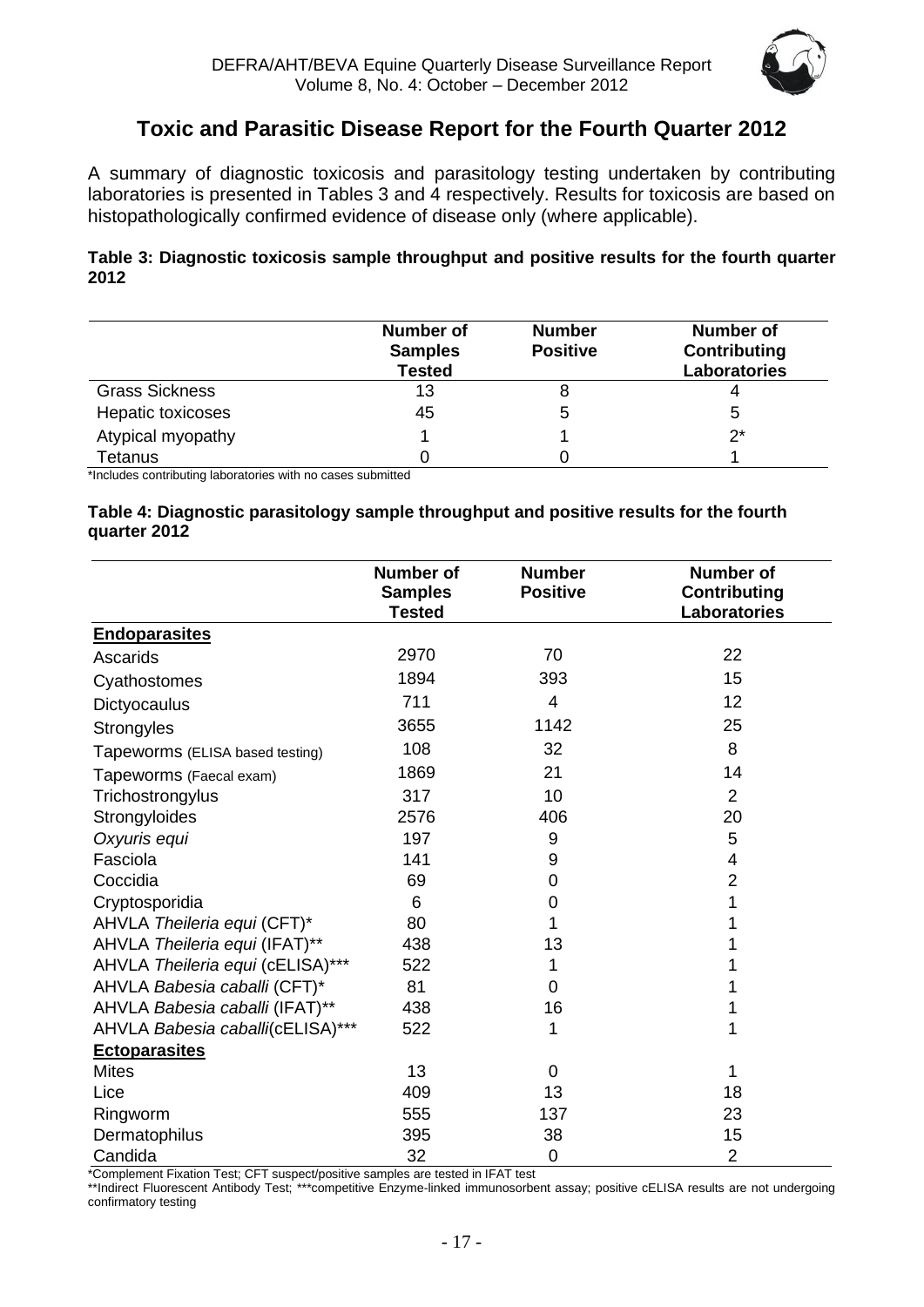

#### Grass sickness surveillance data [\(www.equinegrasssickness.co.uk\)](http://www.equinegrasssickness.co.uk/)

 In the fourth quarter (October - December 2012) only five cases were reported, of which three occurred in England and two occurred in Scotland. The median age of the five affected horses was 5.5 years (range 5 – 16 years). Affected horses were Welsh/Welsh crosses (n=2), Thoroughbred cross (n=1), cob (n=1) and highland (n=1); mares/fillies (n=2), geldings (n=2) and the remaining case was reported in a stallion.

Two cases were reported to have acute EGS, one case had subacute EGS and two cases were diagnosed with chronic EGS. Of the two horses with chronic EGS, both were reported to have survived.

A total of 59 equine grass sickness (EGS) cases were reported during 2012.

Diagnostic information was provided for all cases. All three subacute/acute EGS cases had diagnostic confirmation at *post mortem* examination: both acute cases had histopathological examination of ganglia at *post mortem*; one acute case underwent surgery and biopsy with a subsequent post-mortem examination; the subacute case was diagnosed via gross *post mortem* examination only.

One chronic EGS case was diagnosed based on clinical signs alone and the remaining chronic cases underwent surgery without diagnostic confirmation by biopsy examination.

It should be noted that the grass sickness surveillance scheme receives data from a wider population in comparison to the data presented in Table 3 and different diagnostic criteria were used.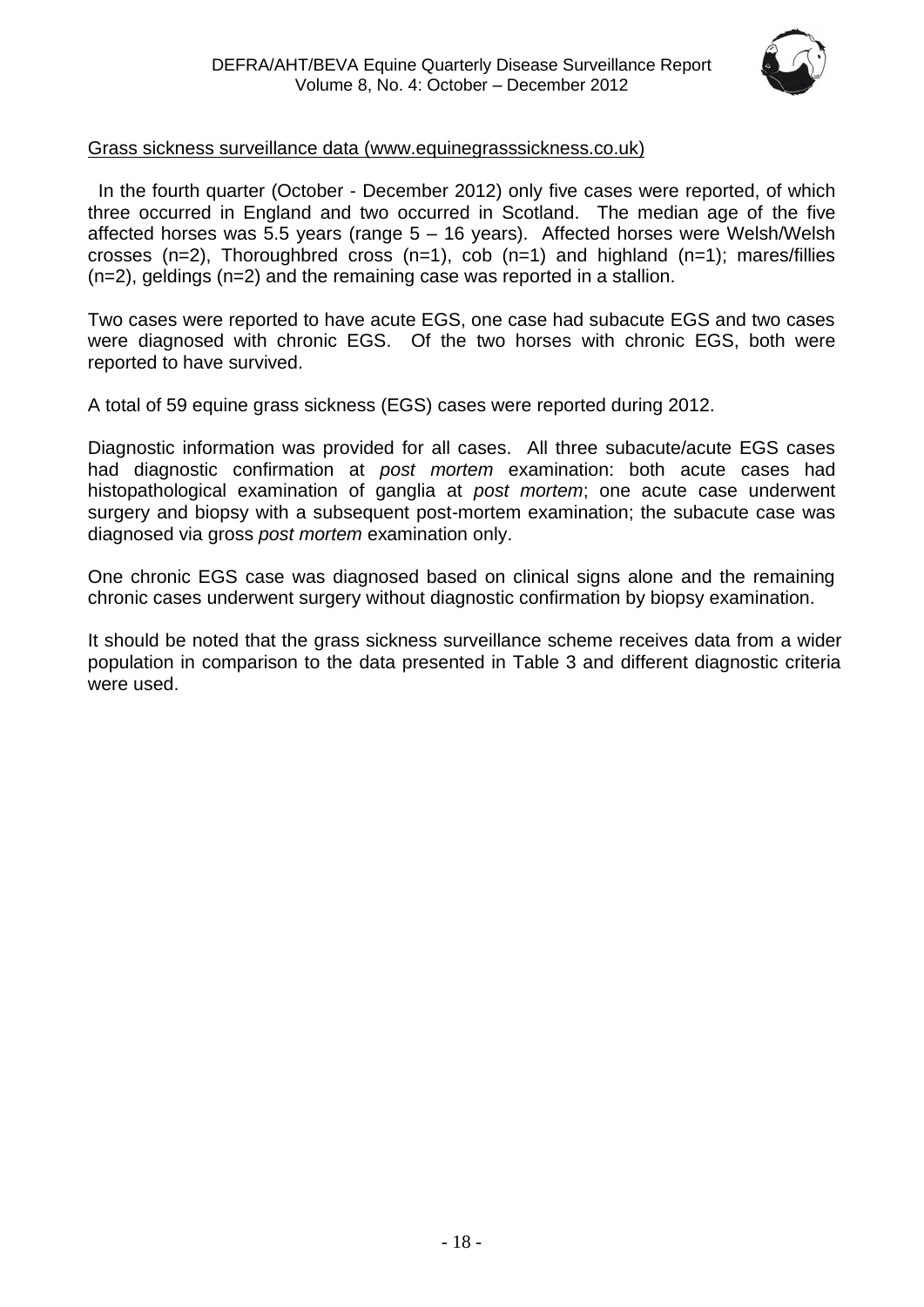

## **Report on Post-mortem Examinations for the Fourth Quarter 2012**

#### <span id="page-18-0"></span>**East Anglia**

*A total of 88 cases were examined including 67 aborted fetuses and four placentas.*

Four placentas were submitted for examination. One placenta revealed umbilical cord torsion and the second placental insufficiency. Examination of the final two placentas submitted were inconclusive.

Of the aborted fetuses examined, there were forty one cases of umbilical cord torsion, three cases of placental insufficiency, three cases of vascular compromise of the umbilical cord, three cases of amniotic fluid inhalation and two cases of placentitis. Single cases of allantoic degeneration, ascending bacterial infection, ischaemia, and fetal suffocation were identified. The cause of abortion could not be identified in eleven cases.

One neurological case was examined which involved a thirteen year old mare which remained recumbent following surgery. The mare was euthanased and post mortem examination identified hypoxia resulting in neurological defects.

Six horses were examined following gastrointestinal disease. Two cases of duodenal perforation with peritonitis were reported along with single cases of right dorsal colitis, chronic grass sickness, sand impaction and oesophageal perforation with pleuritis.

One cardiac case was reported to have suffered an aortic rupture.

Three cases of neoplasia were reported. The first case suffered malignant melanoma with multiple metastases, post mortem examination of the second case was carried out following neurological signs and lymphosarcoma was identified. An undefined tumour was reported in the final case.

Two musculoskeletal cases were examined. One horse suffered a pelvic fracture and atypical myopathy was established as the cause of death in the second case.

Two welfare cases were examined of which verminous arteritis was identified in one case and a cranial mesenteric aneurysm in the second.

Two other cases were reported. The first case comprised a nine month old colt that was found to have septicaemia following a fatal seizure. The second involved a three year old colt that died during recovery from anaesthesia. The cause of death was undetermined.

#### <span id="page-18-1"></span>**Home Counties**

*Eighteen cases were examined in this quarter.*

One neonate was examined that had died intrapartum from non-infectious causes.

Five neurological cases were reported. Post-mortem examination revealed two cases of cervical vertebral stenotic myelopathy, one case of a brachial plexus injury, one case of stringhalt and one case of ataxia in which the cause was undetermined.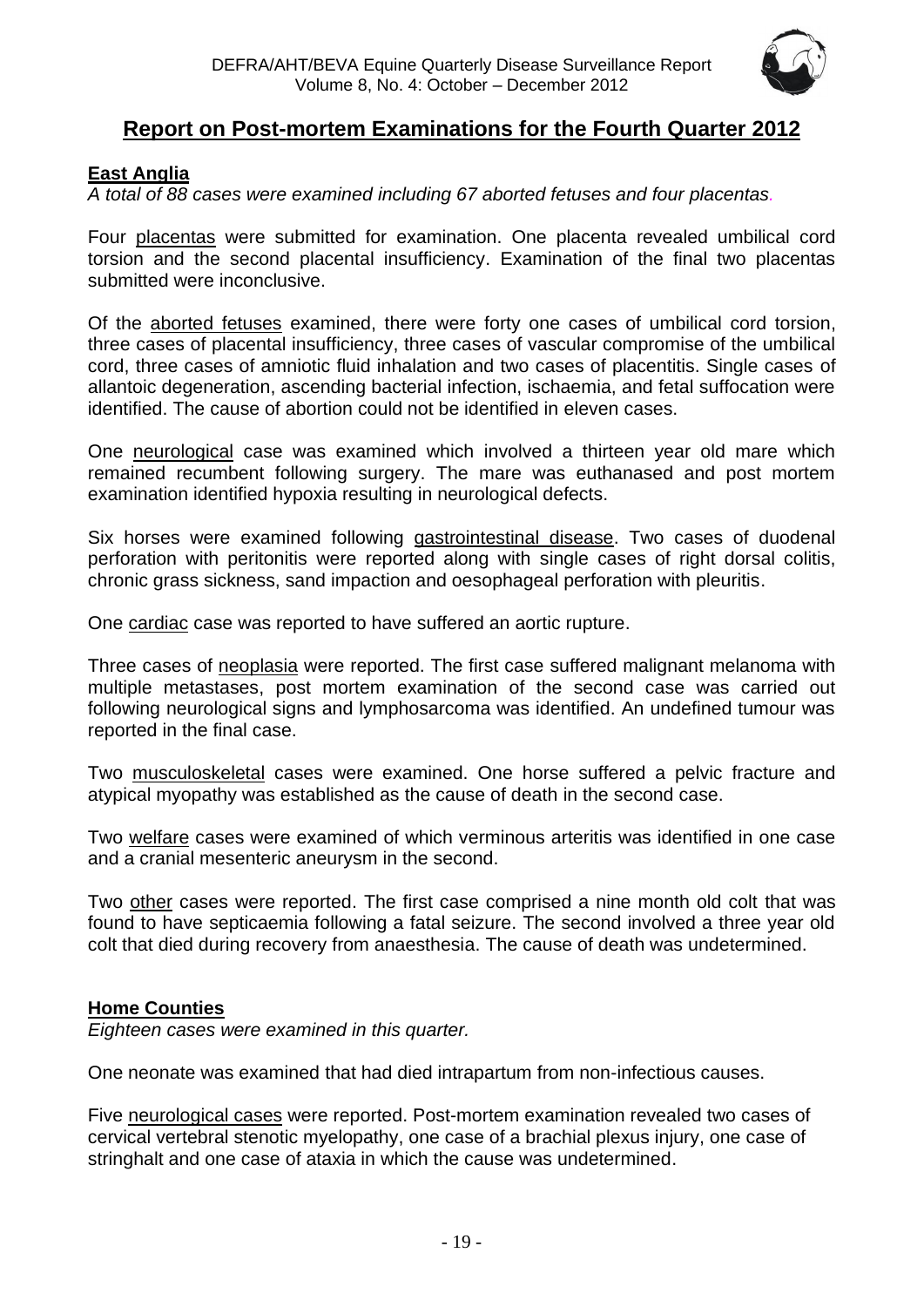

Four cases of gastrointestinal disease were reported. Two horses suffered cyathostomiasis, one horse was found to have a pelvic flexure entrapment and examination of the final case revealed a duodenal perforation presumably caused by a foreign body.

One respiratory case was examined which developed acute laryngeal oedema following tie-back surgery.

Three cardiac cases were reported. One horse suffered an aortic rupture and the second case was found to have a portal vein rupture. The final horse examined died suddenly. No lesions could be found on post mortem examination and a cardiac dysrhythmia was the presumed cause of death.

Two cases of neoplasia were examined. The first case suffered a metastatic ovarian carcinoma and the second, metastatic haemangiosarcoma.

One musculoskeletal case was reported which comprised a horse with laminitis.

One other case was examined in which grass sickness was identified.

#### <span id="page-19-0"></span>**South West**

*Twelve cases were examined in this quarter*.

Three aborted fetuses were examined. Examination on the first fetus revealed an umbilical cord torsion, the second fetus tested positive to Equine Herpes Virus-4 and the cause of abortion could not be determined in the final case.

One case of neurological disease was reported. Post mortem examination revealed a cervical vertebral stenotic myelopathy C5-C6. Gastric ulceration and multiple intestinal parasitism was also noted.

Six gastrointestinal cases were reported. Three of the cases were donkeys of which two suffered a pelvic flexure impaction and one pancreatitis. Three horses were examined. One horse suffered necrotising and haemorrhagic colitis, a second horse was found to have segmental ischaemic necrosis of small intestine and diffuse thickening of the small intestine was identified in the final case.

One musculoskeletal case was examined which comprised a donkey with chronic laminitis and arthritis.

One welfare case was examined which was found to have biliary hyperplasia.

#### <span id="page-19-1"></span>**Northern England**

*Four cases were examined in this quarter.*

Three gastrointestinal cases were examined. One horse was found to have a left dorsal displaced colon and peritonitis and the second case comprised a foal that had suffered colic. The final case involved a horse with oesophageal obstruction.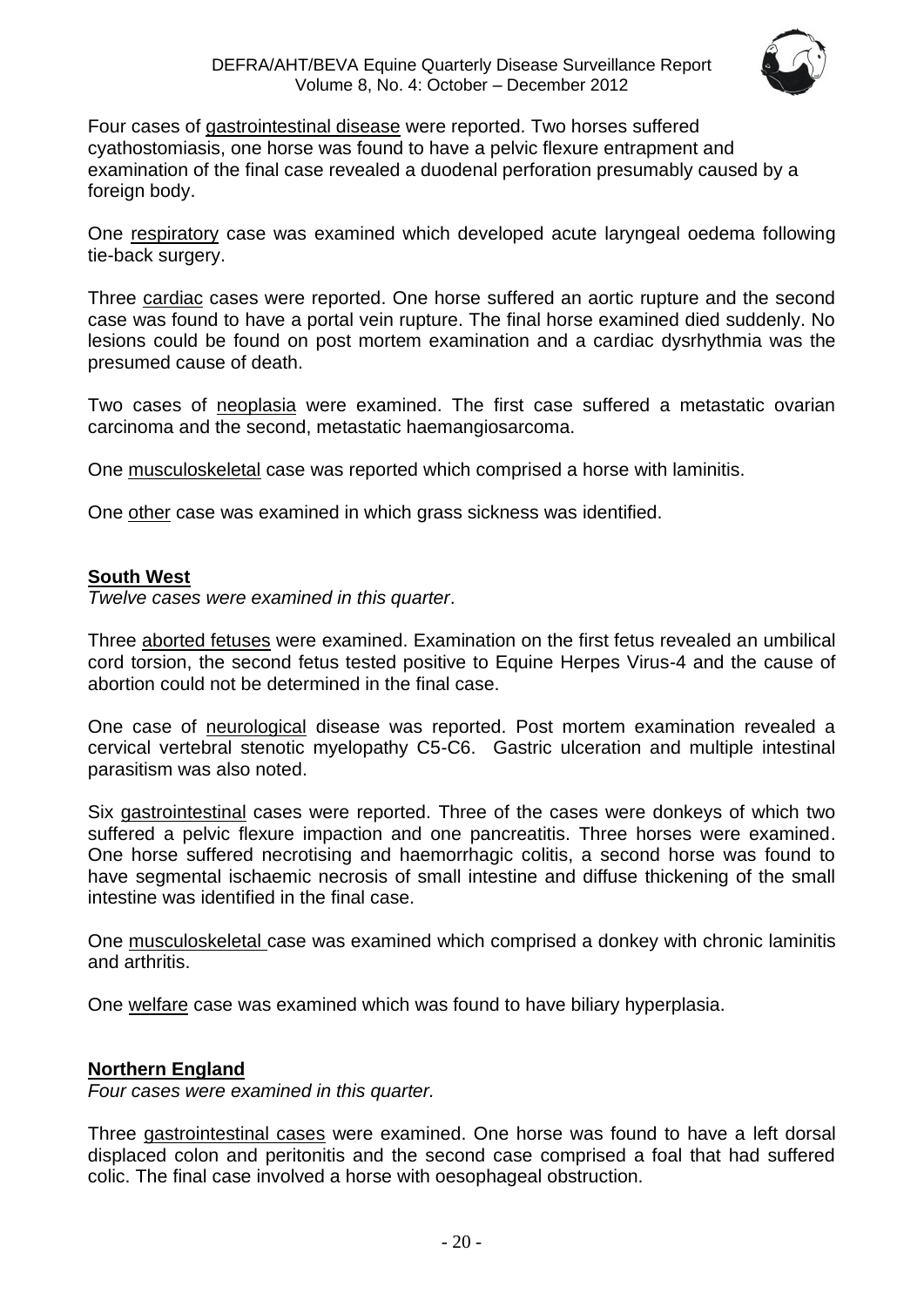

One musculoskeletal case was reported and post-mortem examination revealed a condylar fracture of the third metatarsus.

#### **West Midlands**

*No cases were reported in this quarter.*

#### <span id="page-20-0"></span>**Scotland**

*Eight cases were reported in this quarter*.

Three gastrointestinal cases were examined this quarter. A colonic displacement and a gastric rupture were identified in the first case, the second case suffered a colonic displacement and the final case comprised a foal with eosinophilic enteritis.

Three musculoskeletal cases were reported, all of which suffered laminitis.

Two welfare cases were identified. The first case was found to have Pasteurella septicaemia and disseminated intravascular coagulopathy. A ragwort toxicity and laminitis were identified in the second case.

#### <span id="page-20-1"></span>**Northern Ireland**

*Five post-mortem examinations were carried out in this quarter.*

Two aborted fetuses were examined this quarter and in both cases the cause of the abortion was unknown. The first fetus had been dead for a few days prior to the abortion and no abnormalities were noted at necropsy or on histology. Streptococcal species were recovered from multiple tissues but their significance was uncertain and the fetus tested negative for leptospira and EHV-1. Examination of the second fetus revealed no abnormalities and no significant infectious agents were isolated.

Two cases of gastrointestinal disease were examined. The first case was a 19 year old gelding that was euthanased following an episode of colic. Post mortem examination revealed a gastric rupture along the greater curvature of the stomach. The second case involved a one year old donkey that suffered from ill –thrift and was euthanased due to weakness and inability to rise. Three other donkeys in the same group were also reported to be suffering from similar clinical signs. Large numbers of larval nematodes were found on histological examination of the colonic mucosa.

One other case was examined this quarter. A five-year old mare in good condition was found dead with no premonitory signs. Post-mortem examination revealed extensive subcutaneous haemorrhages suggestive of recumbency and struggling prior to death. A cause of death was not established.